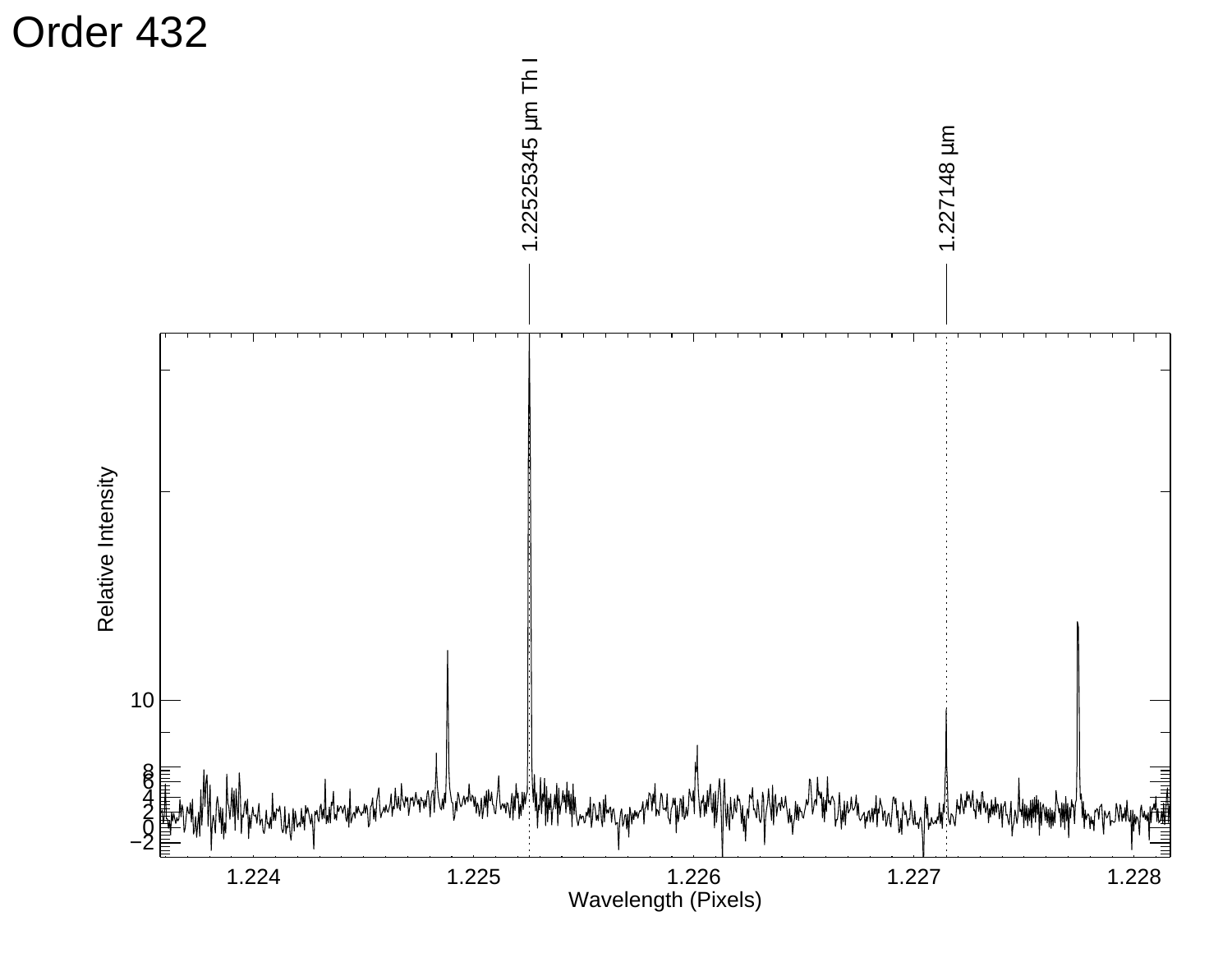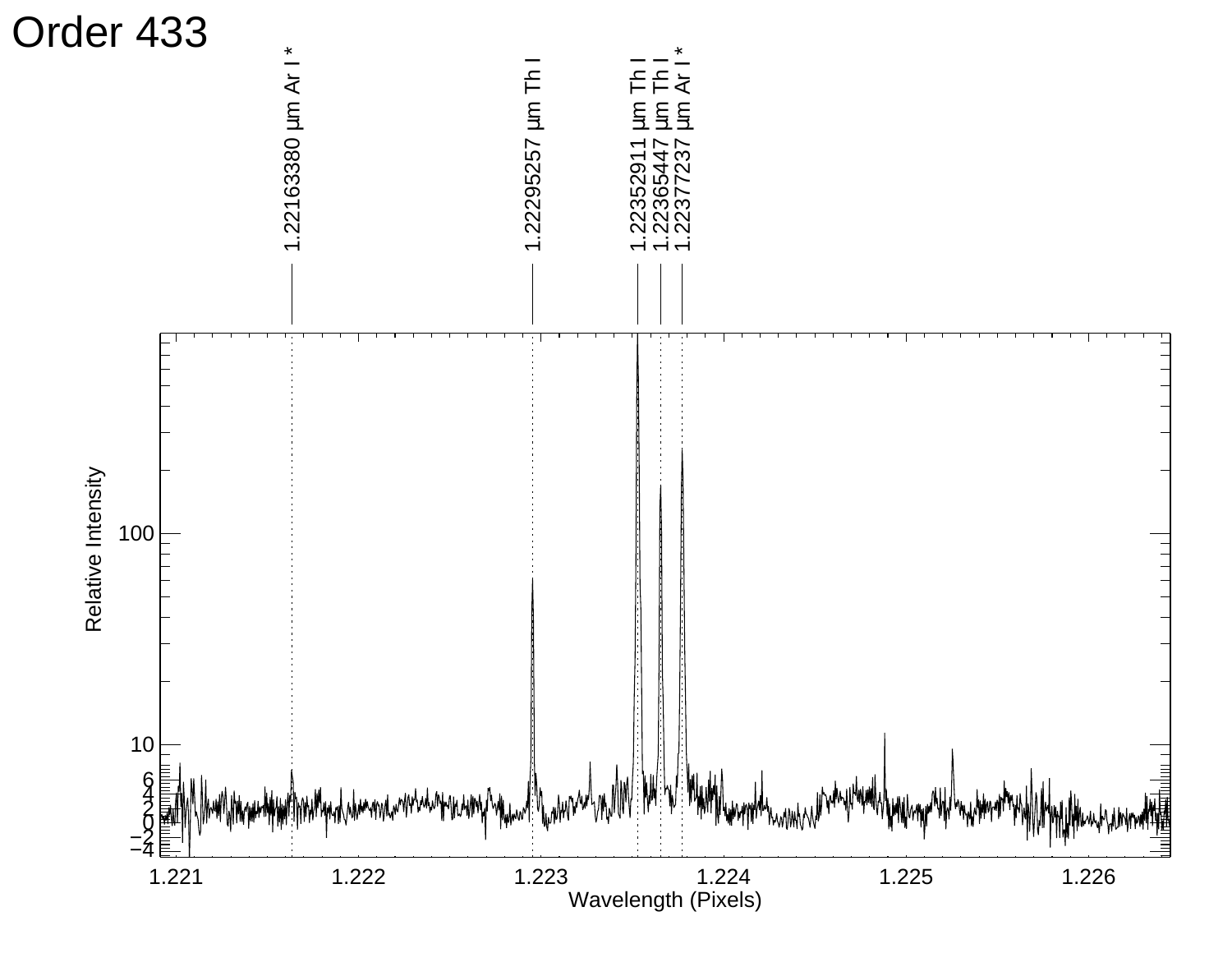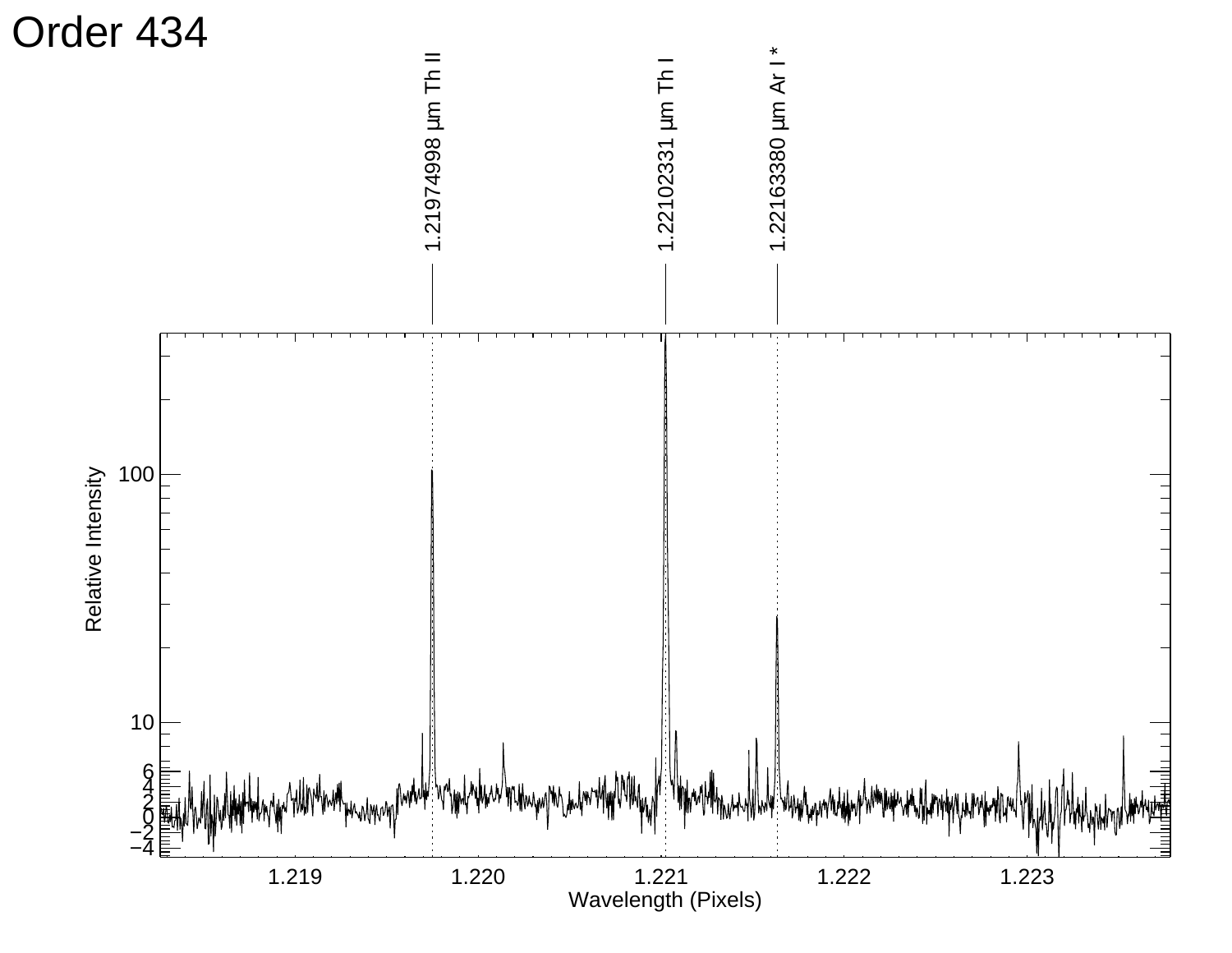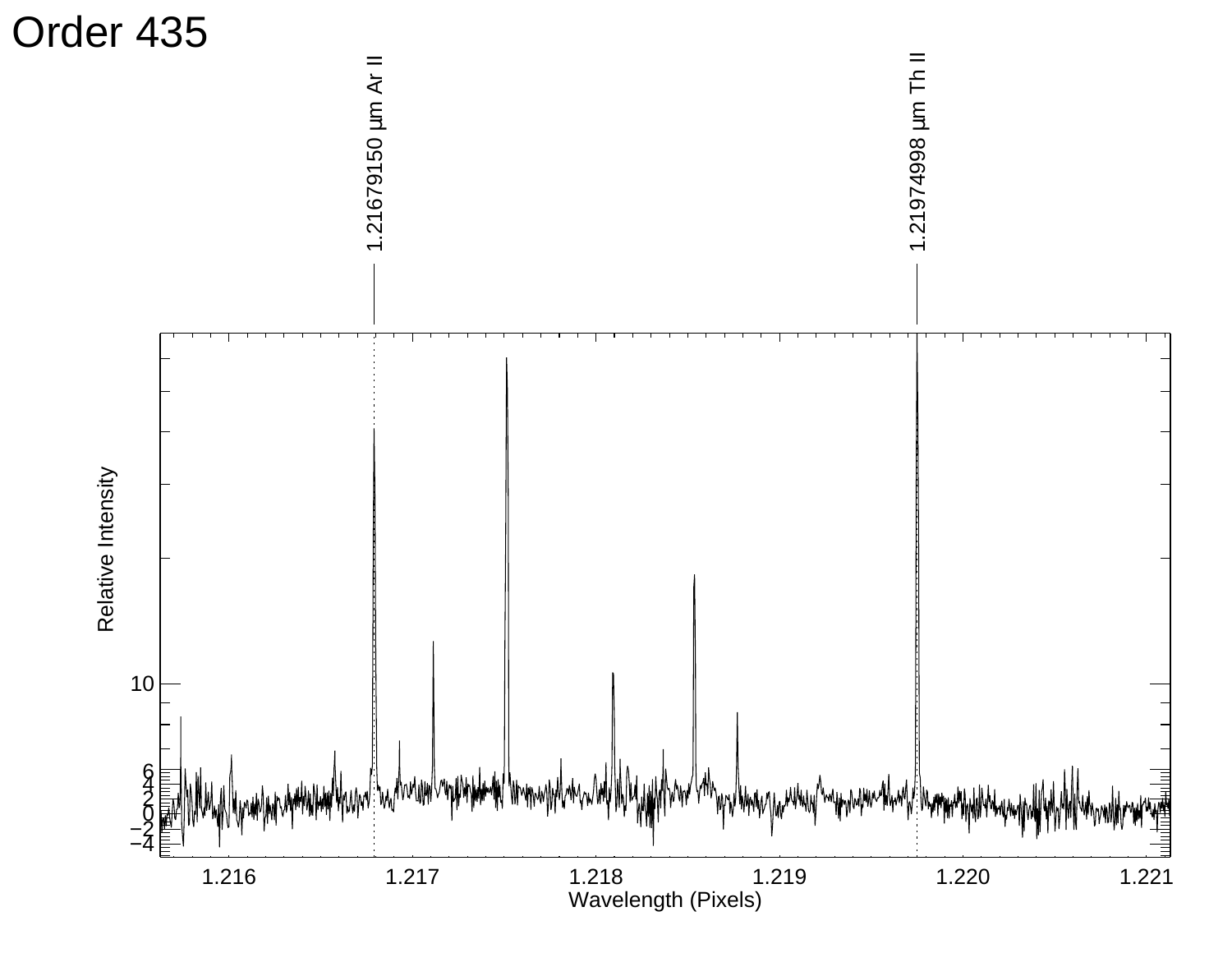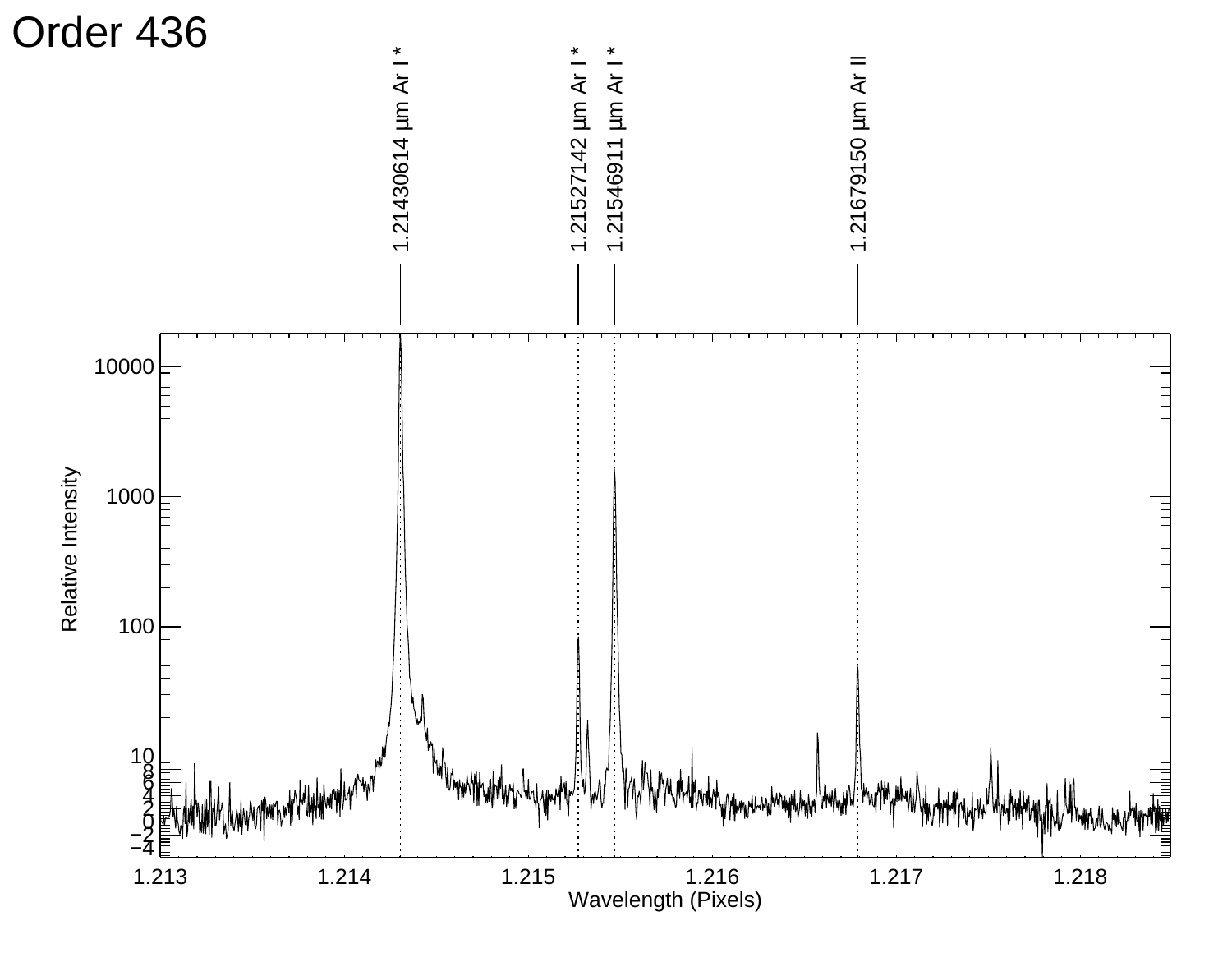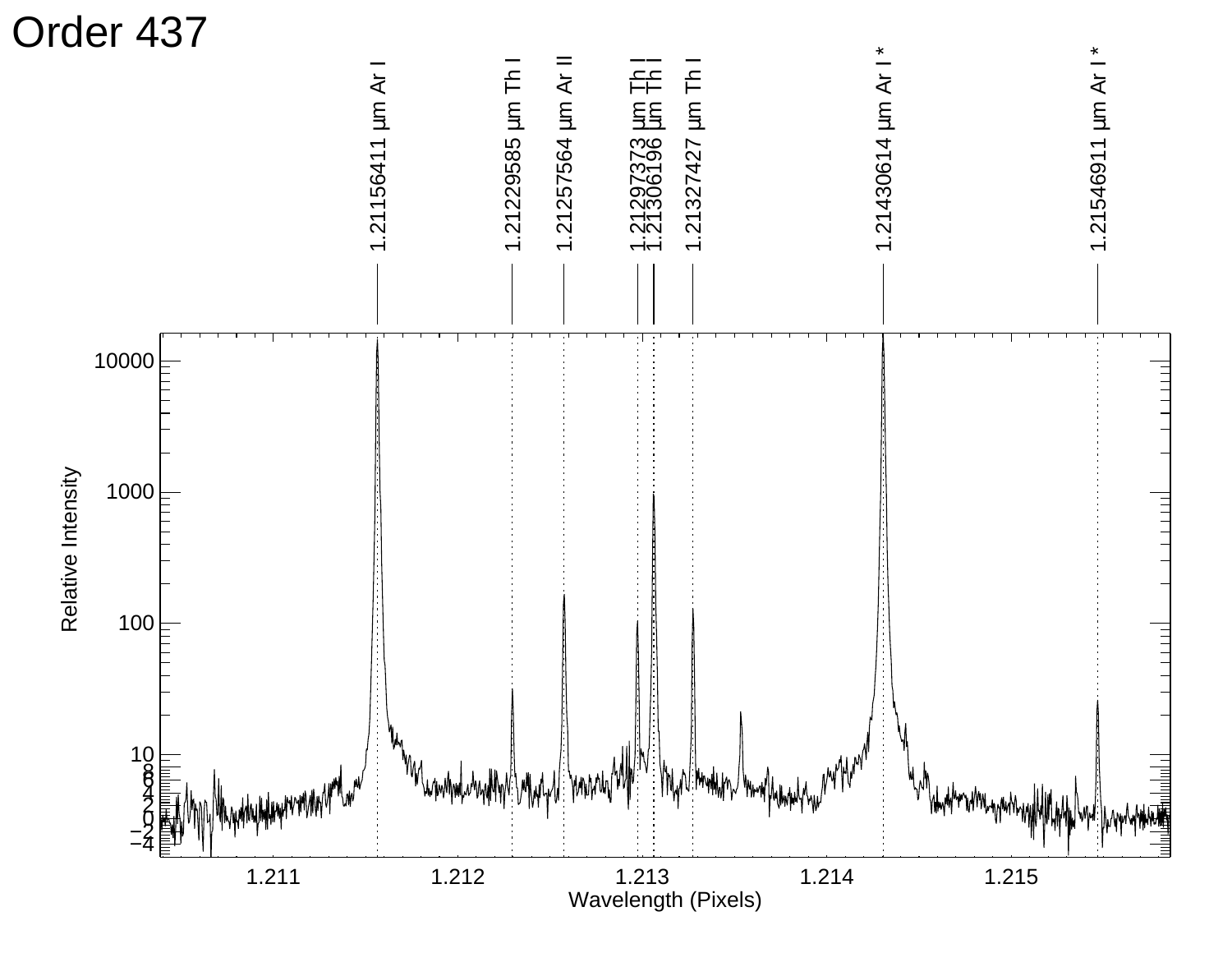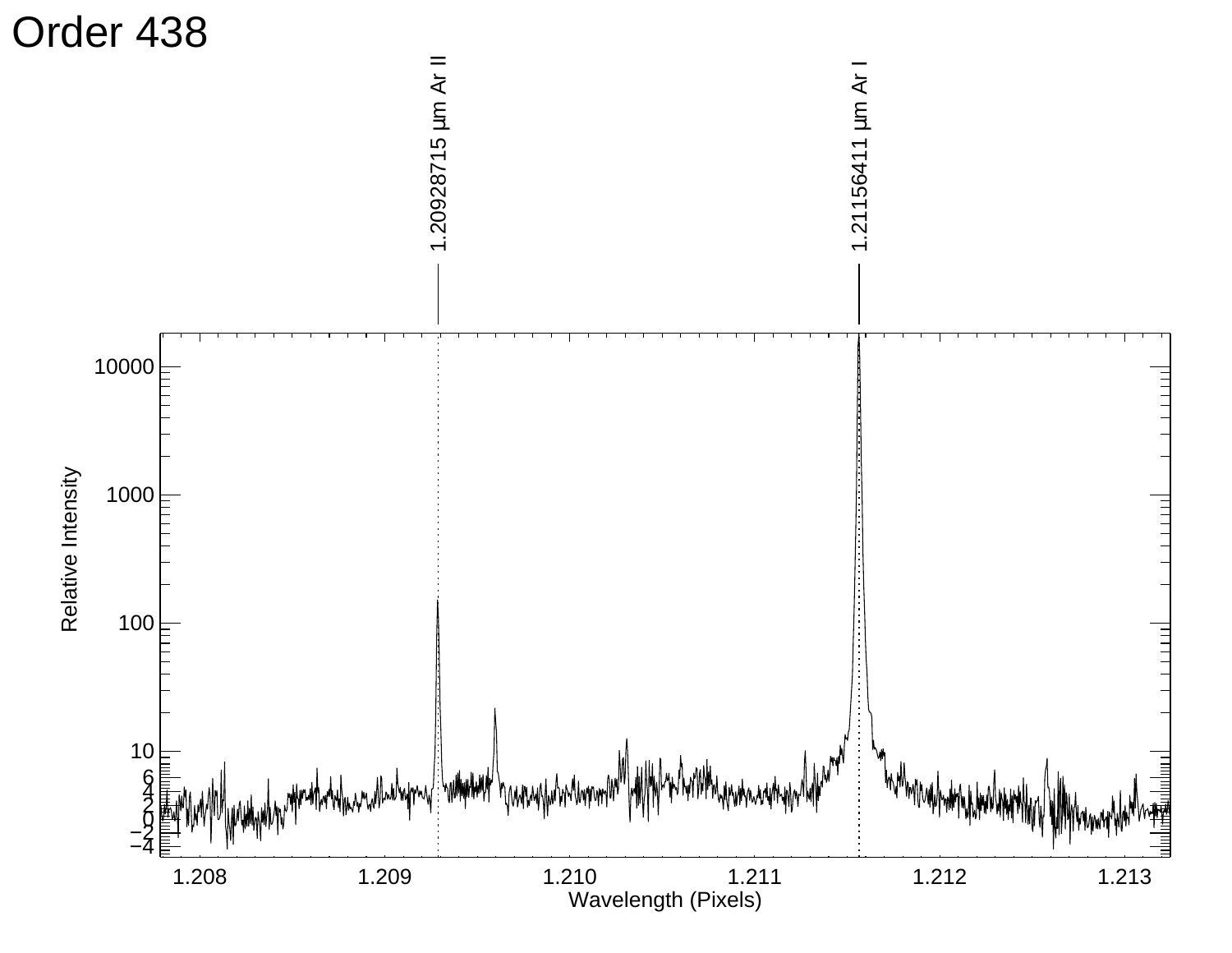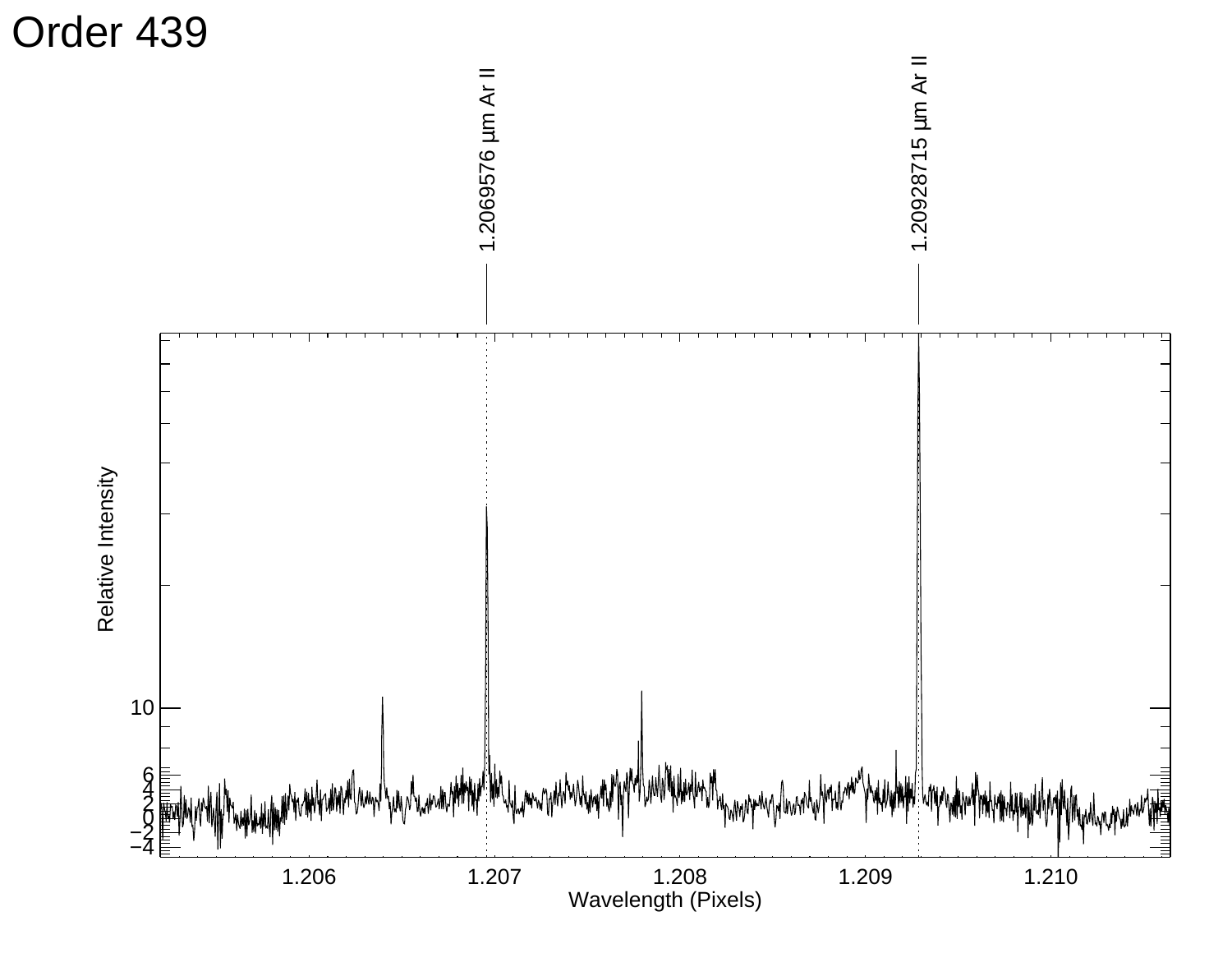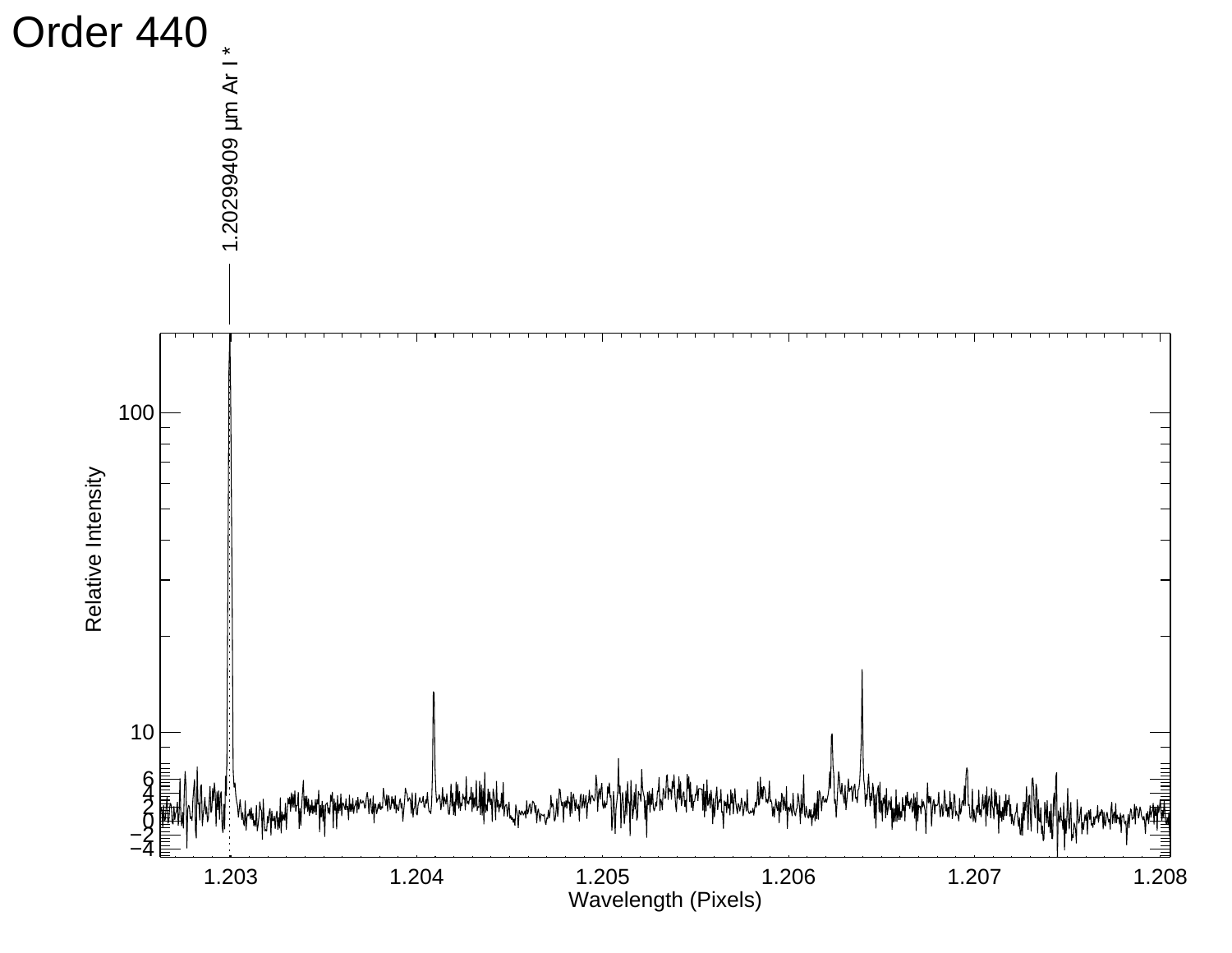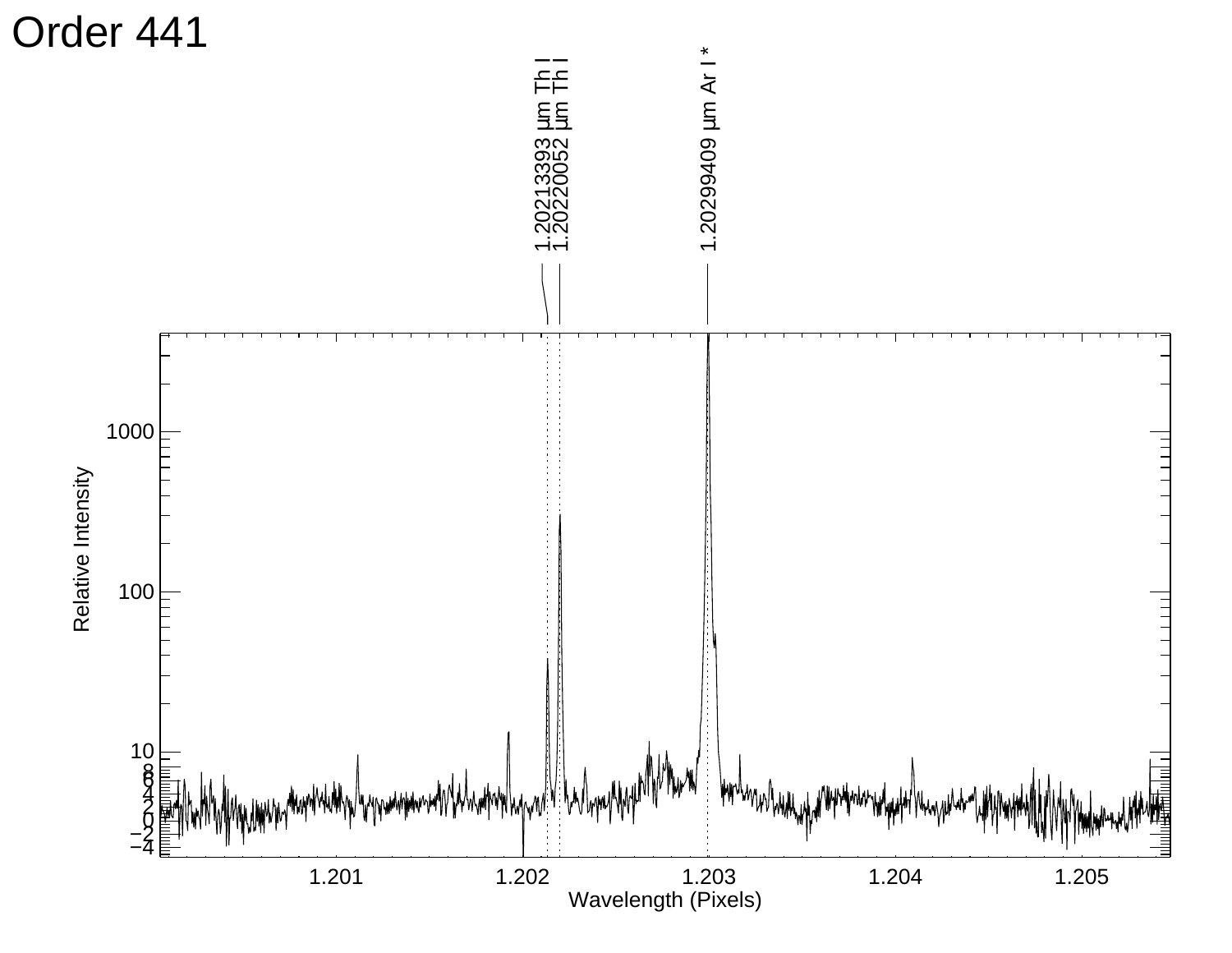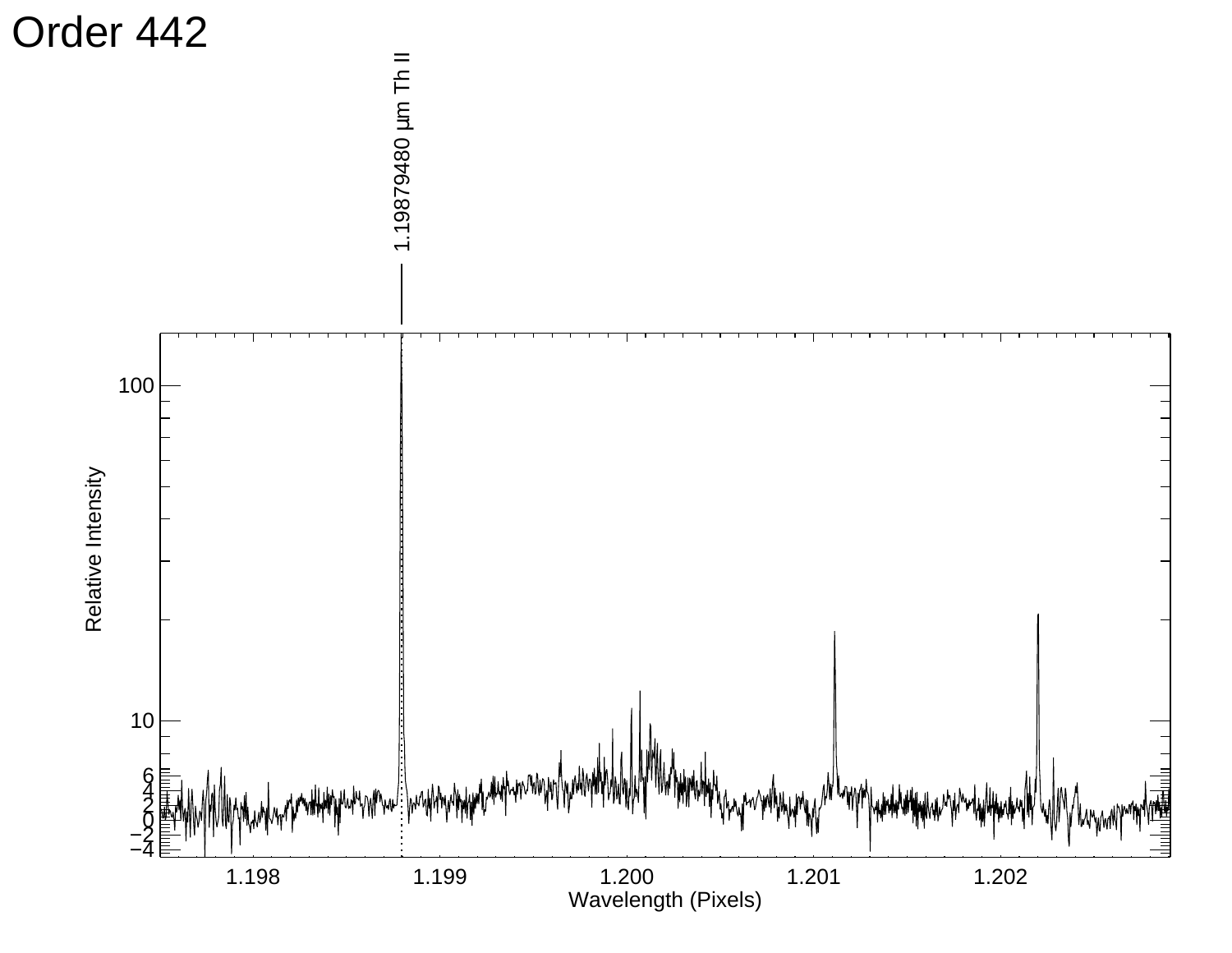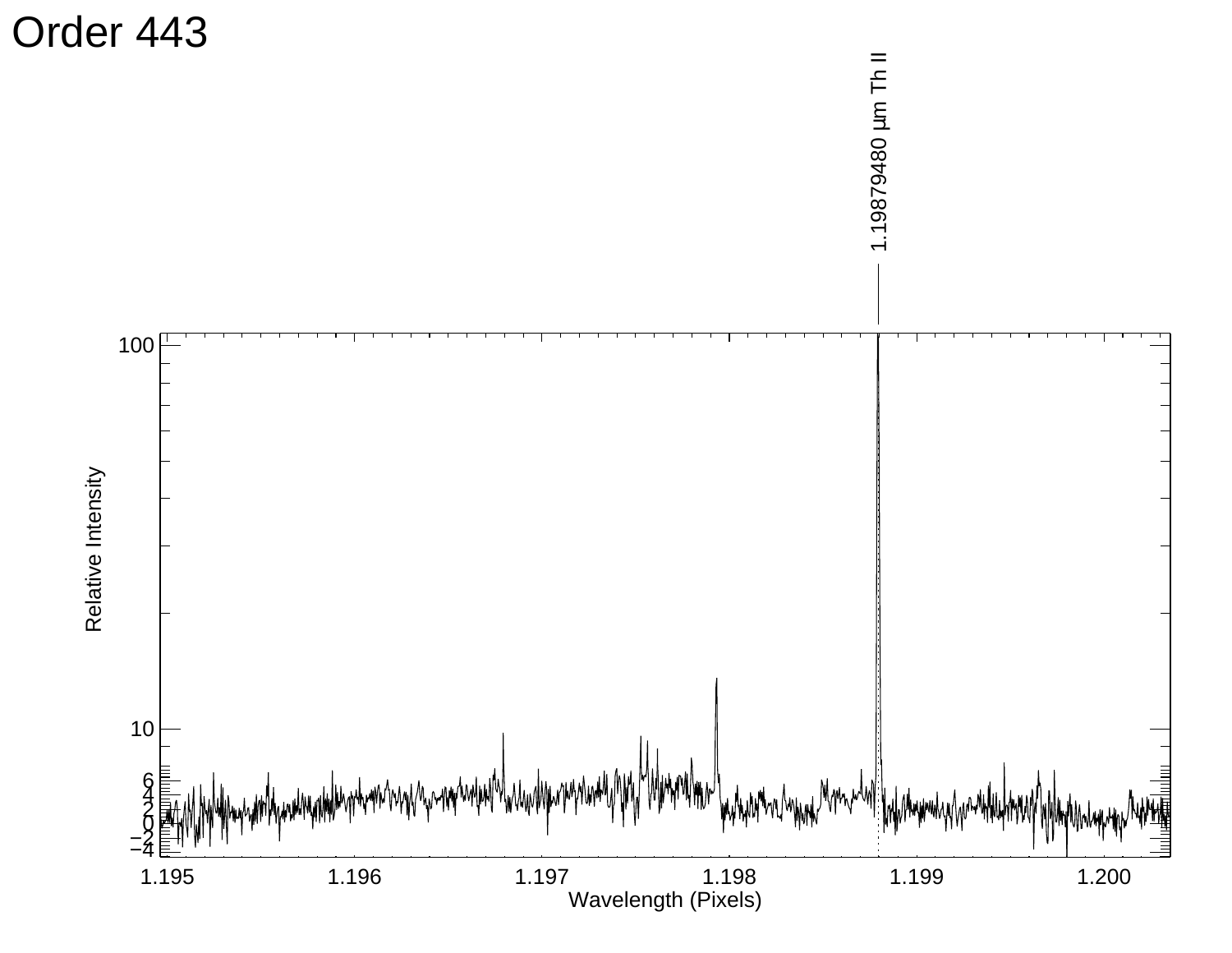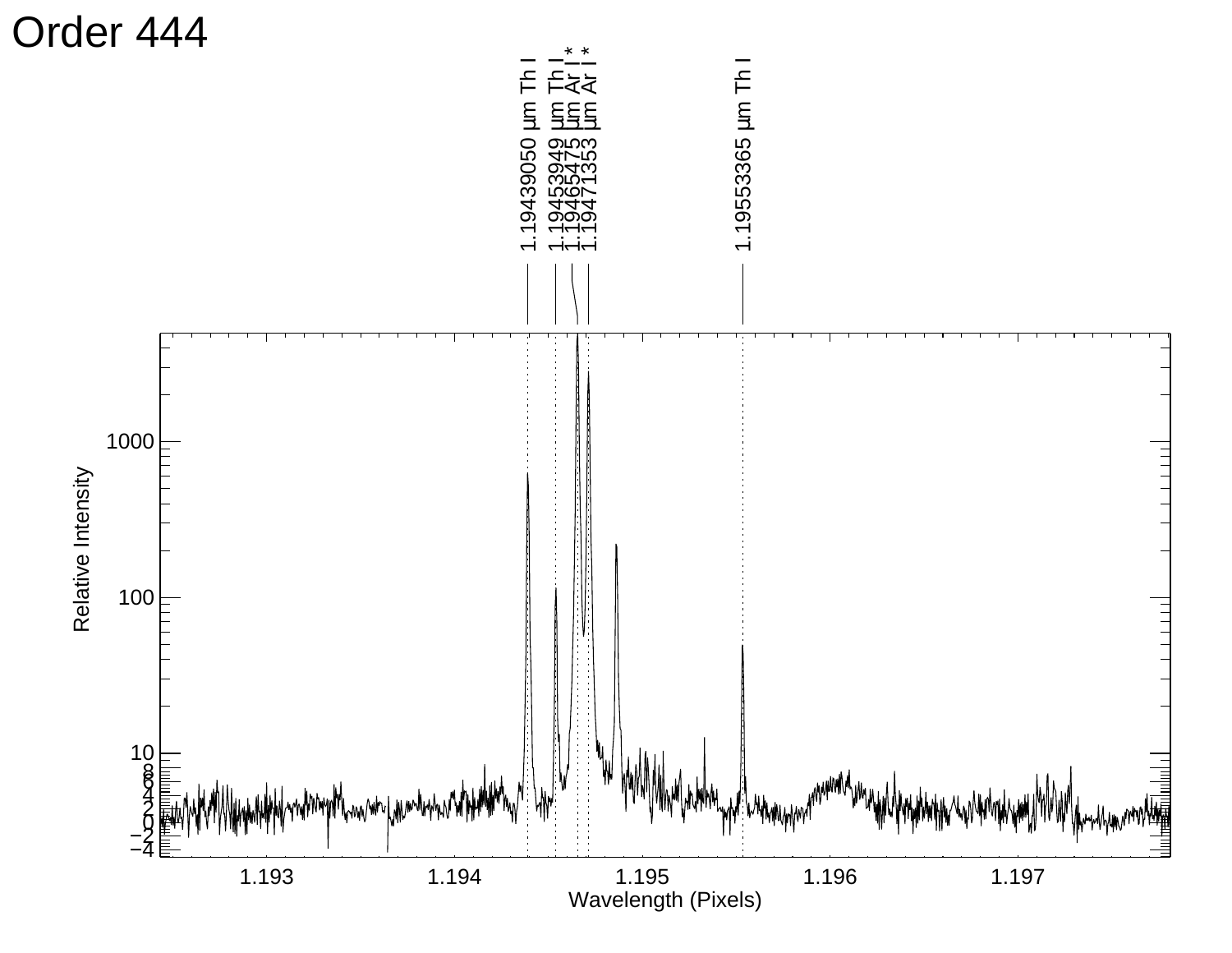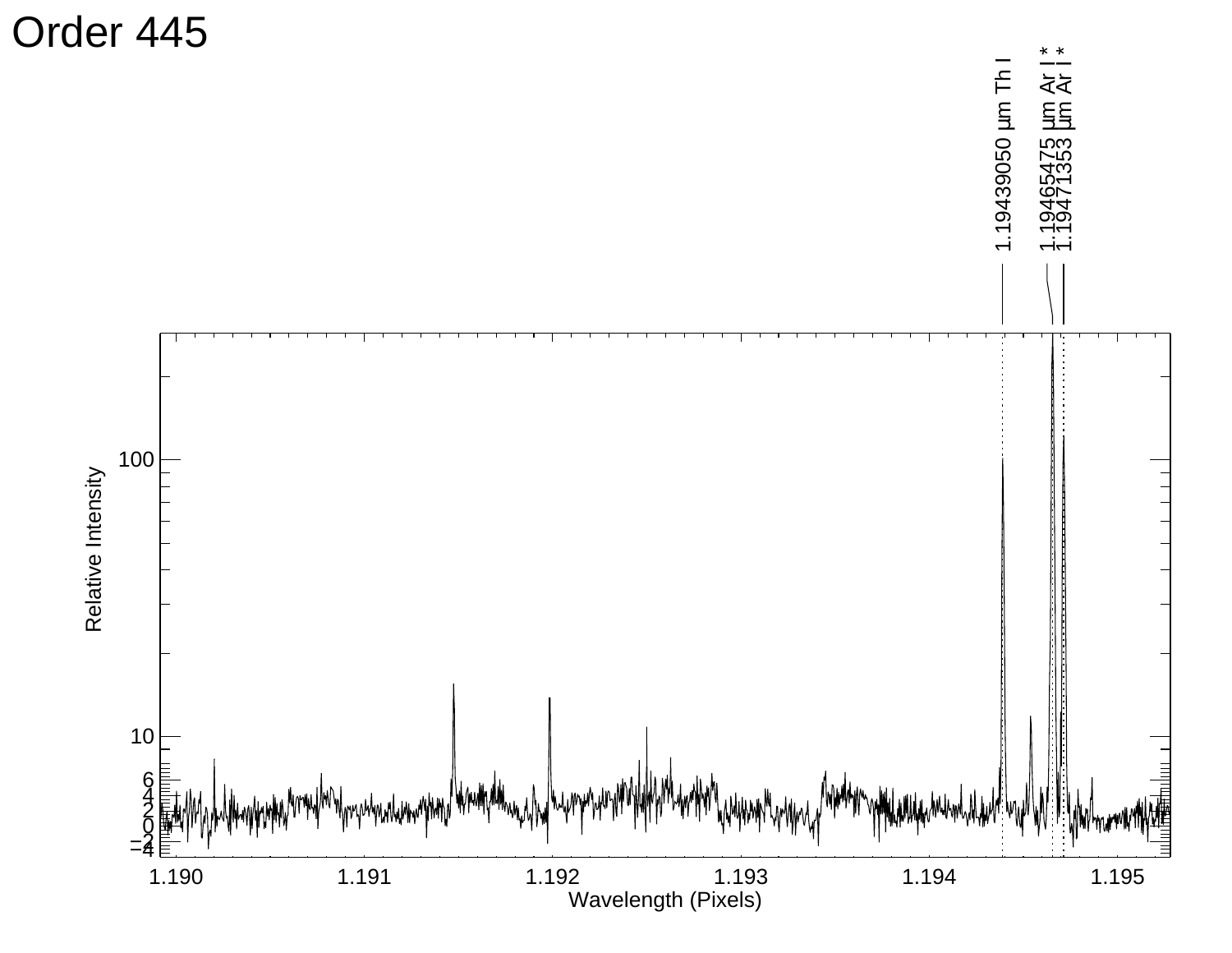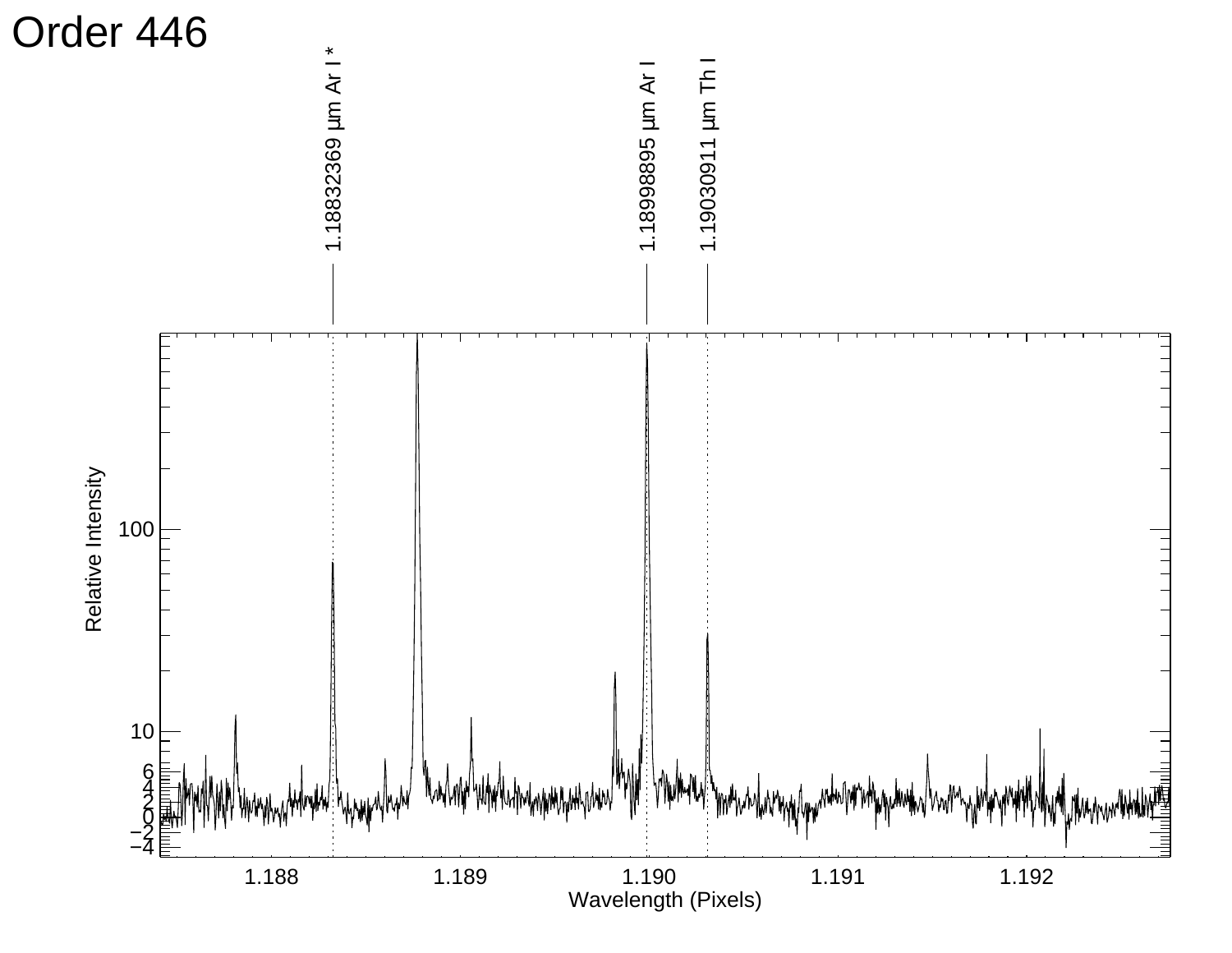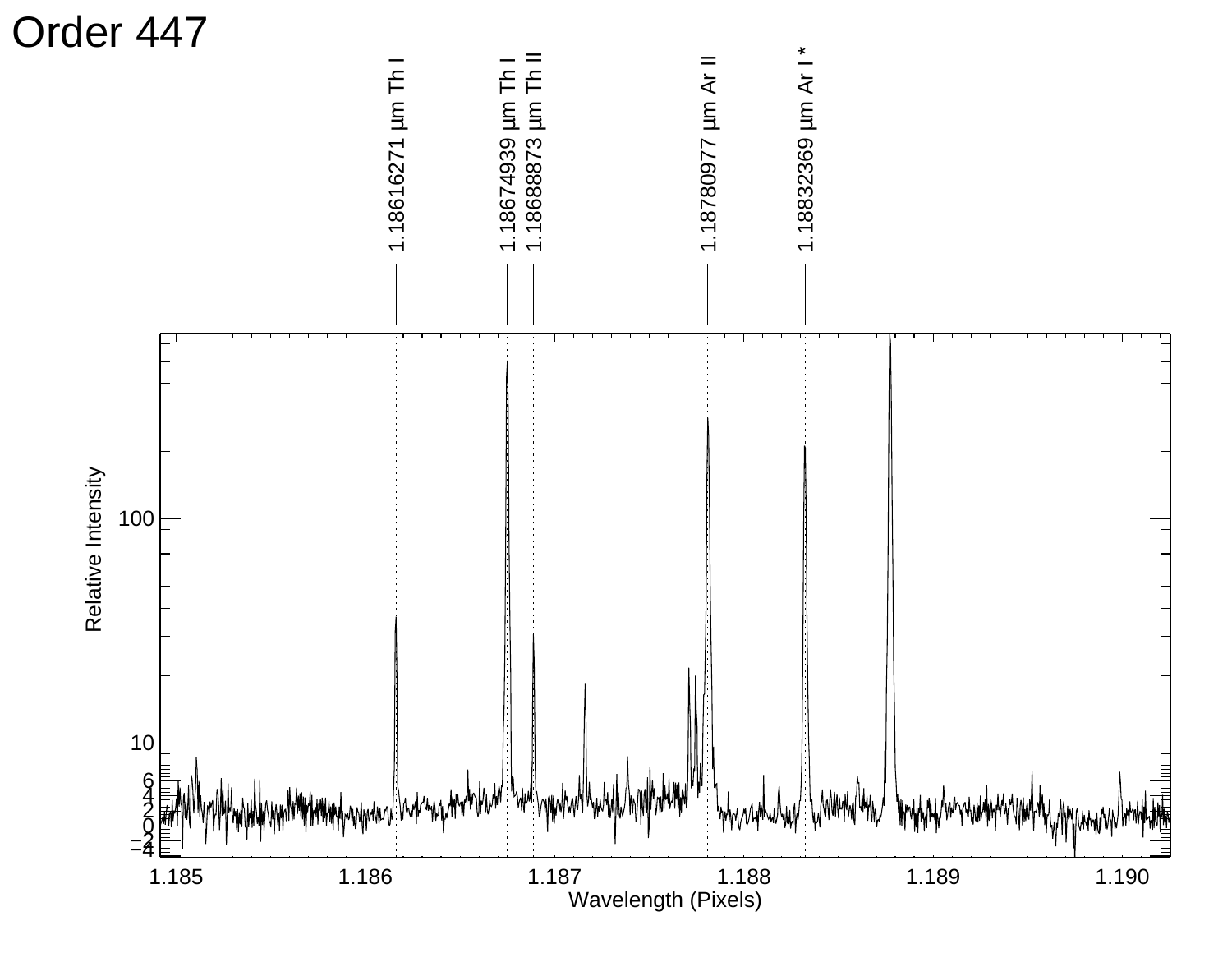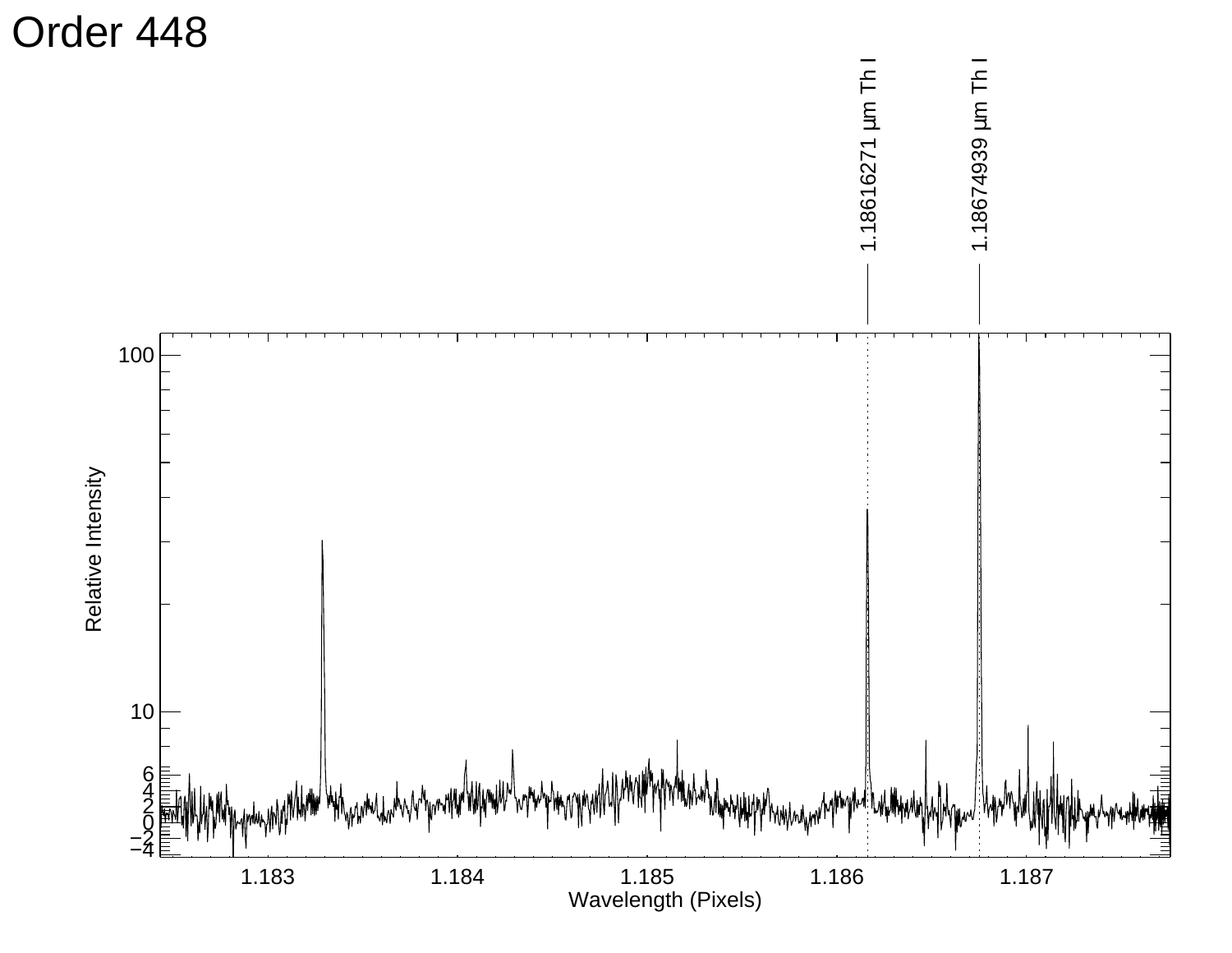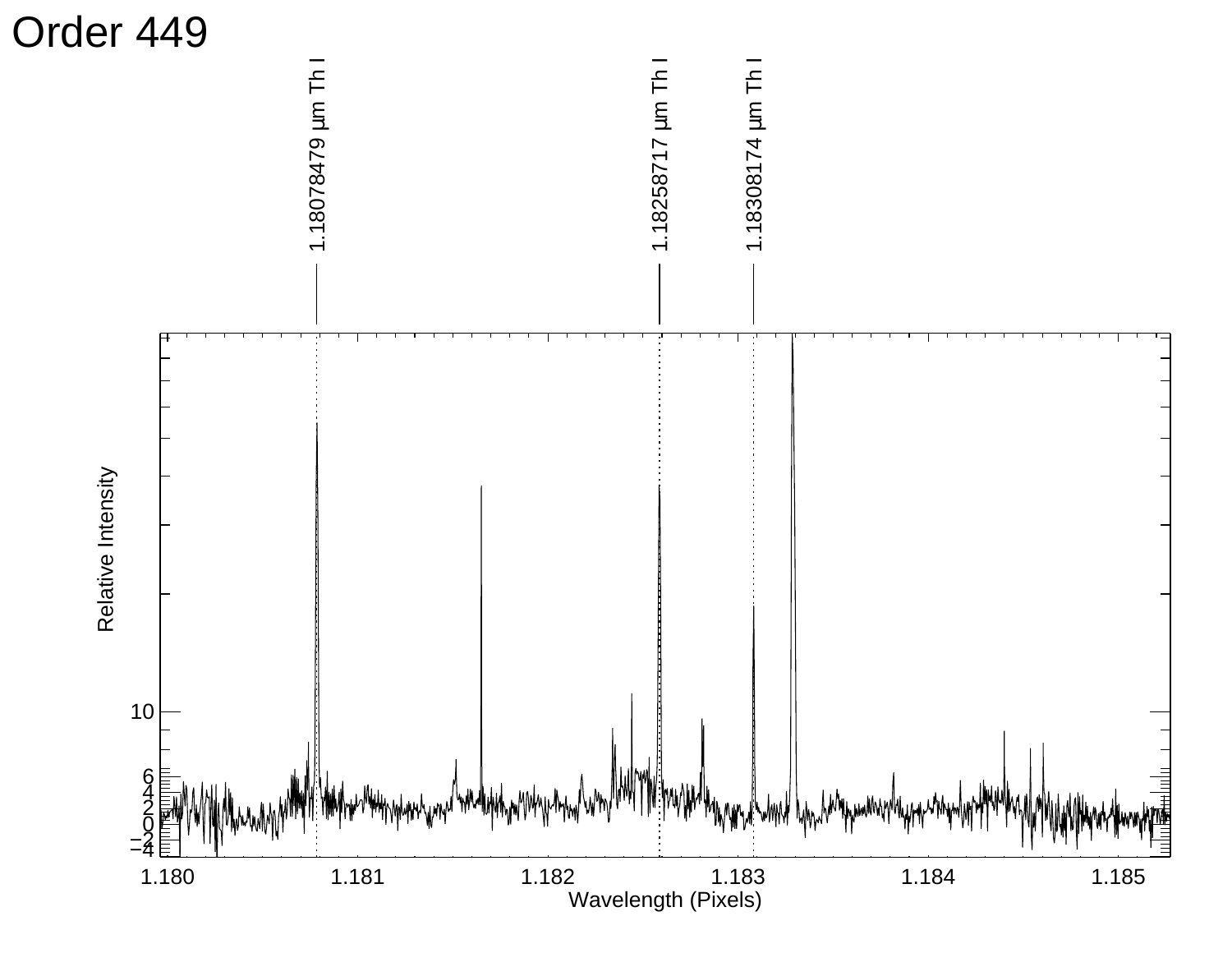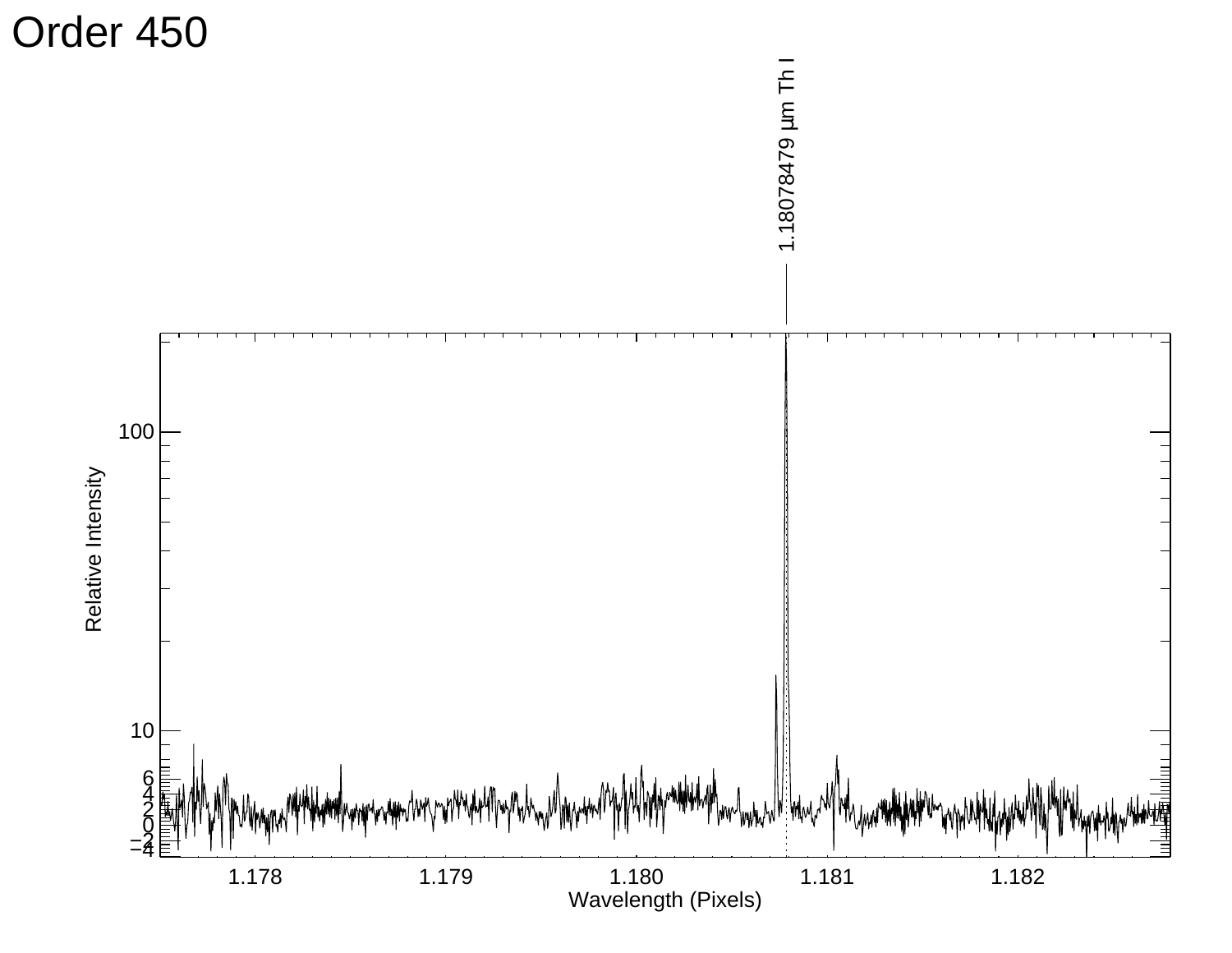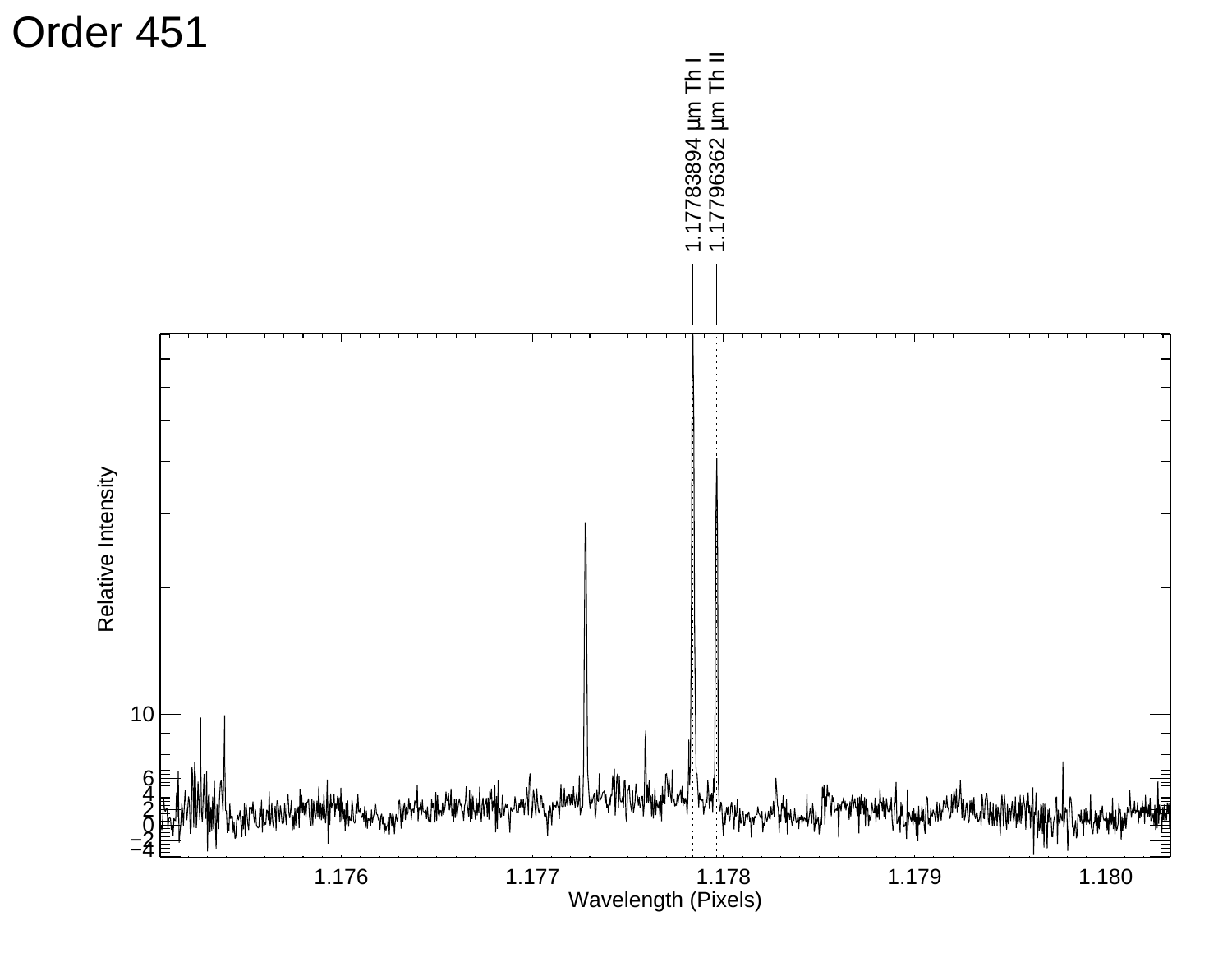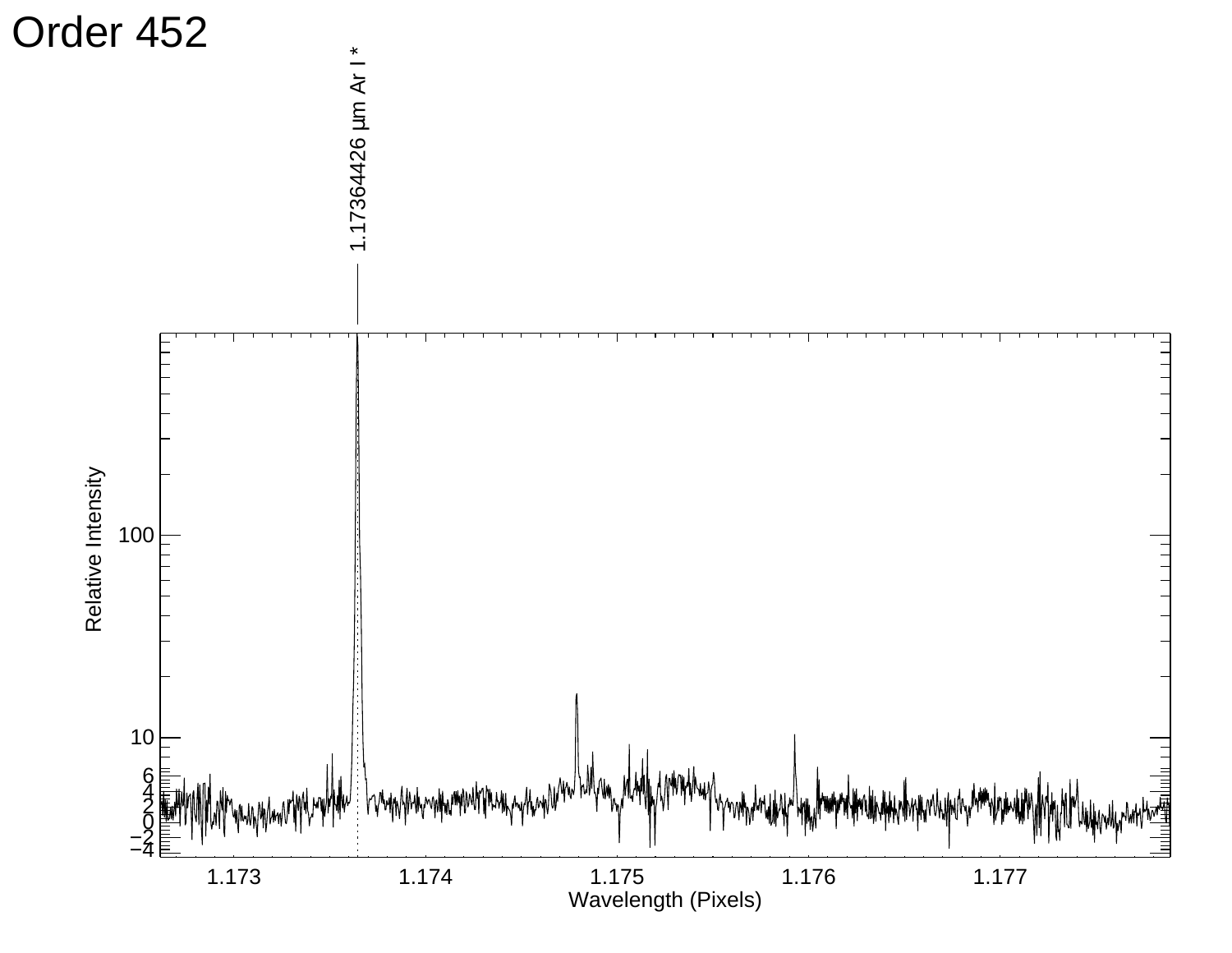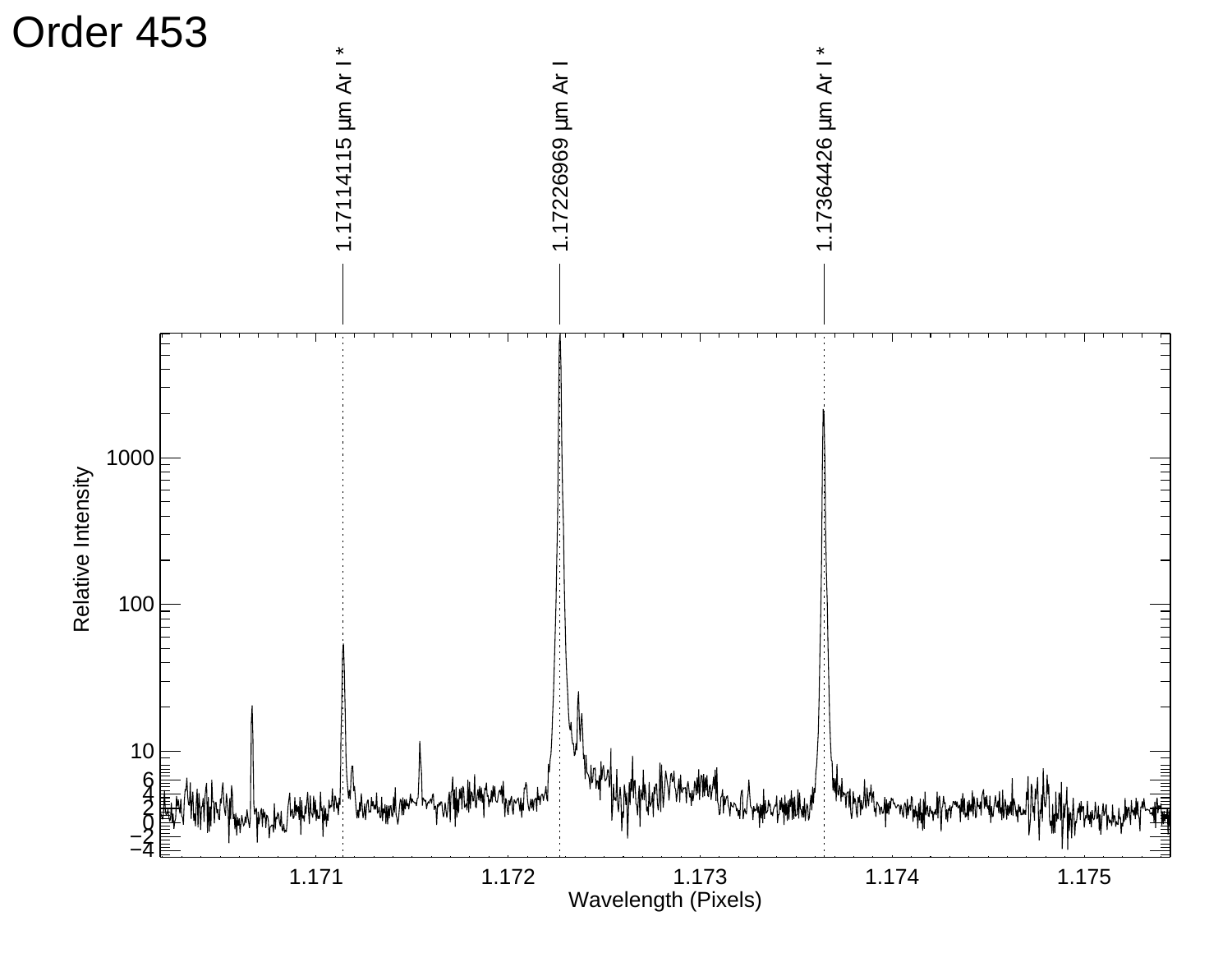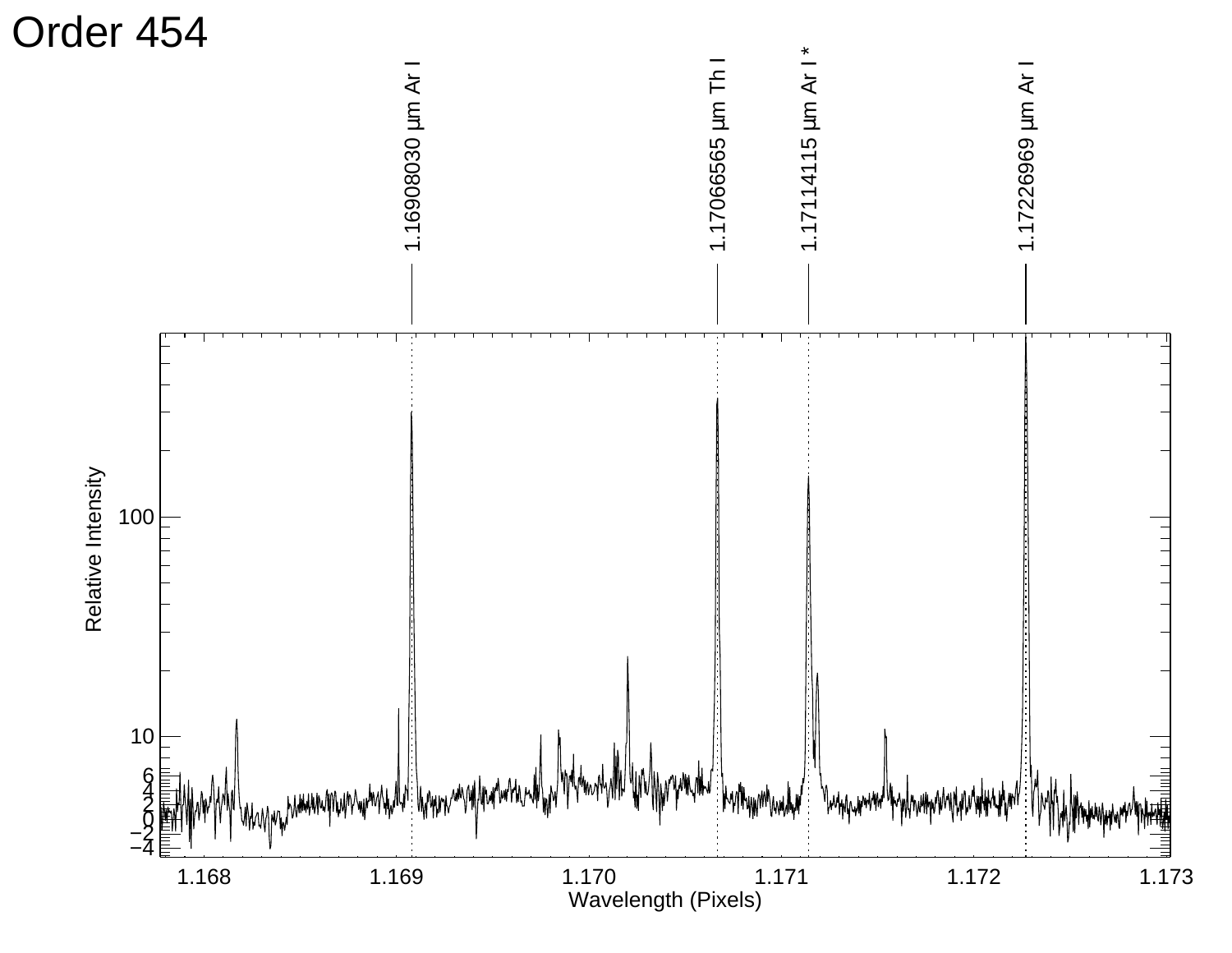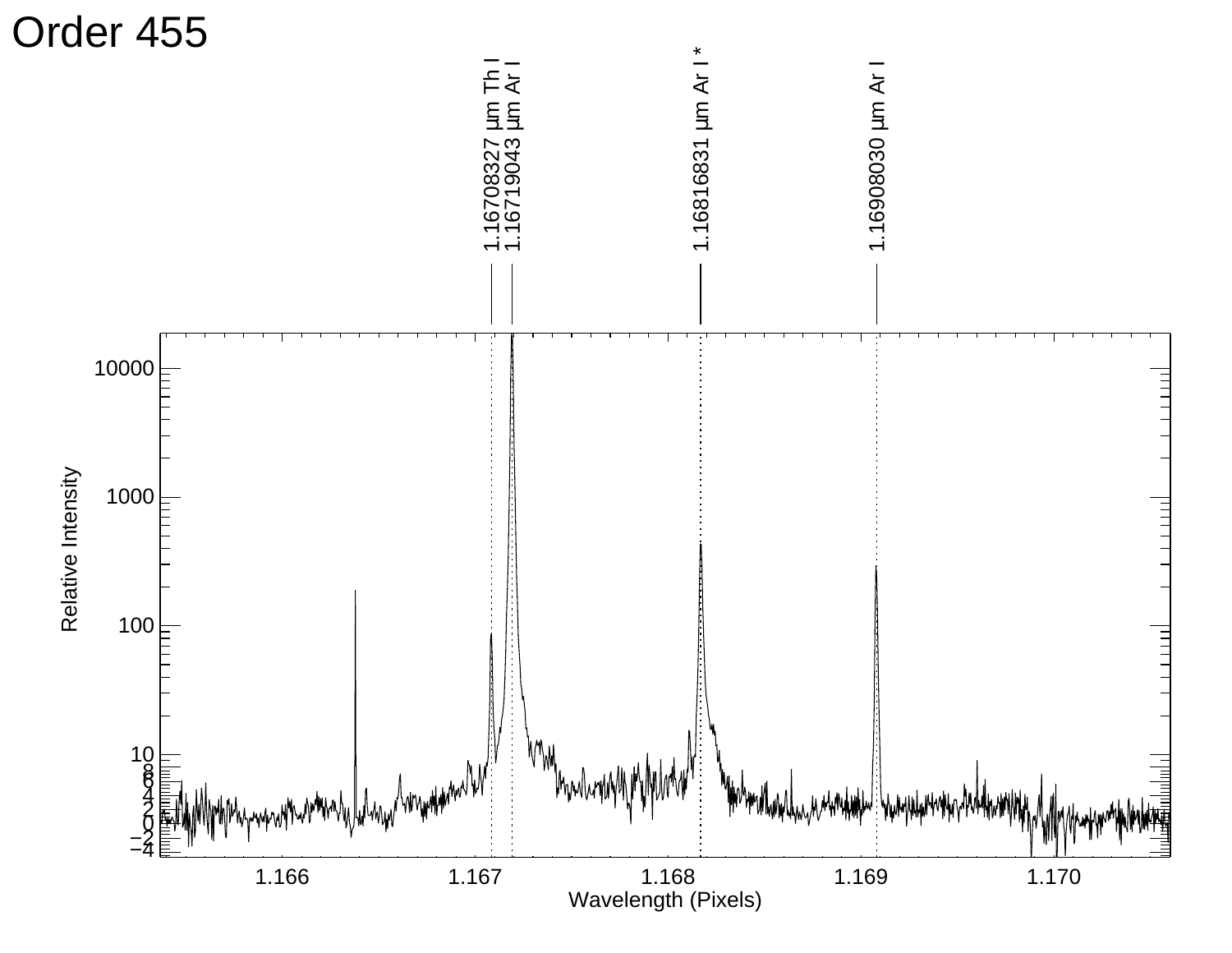

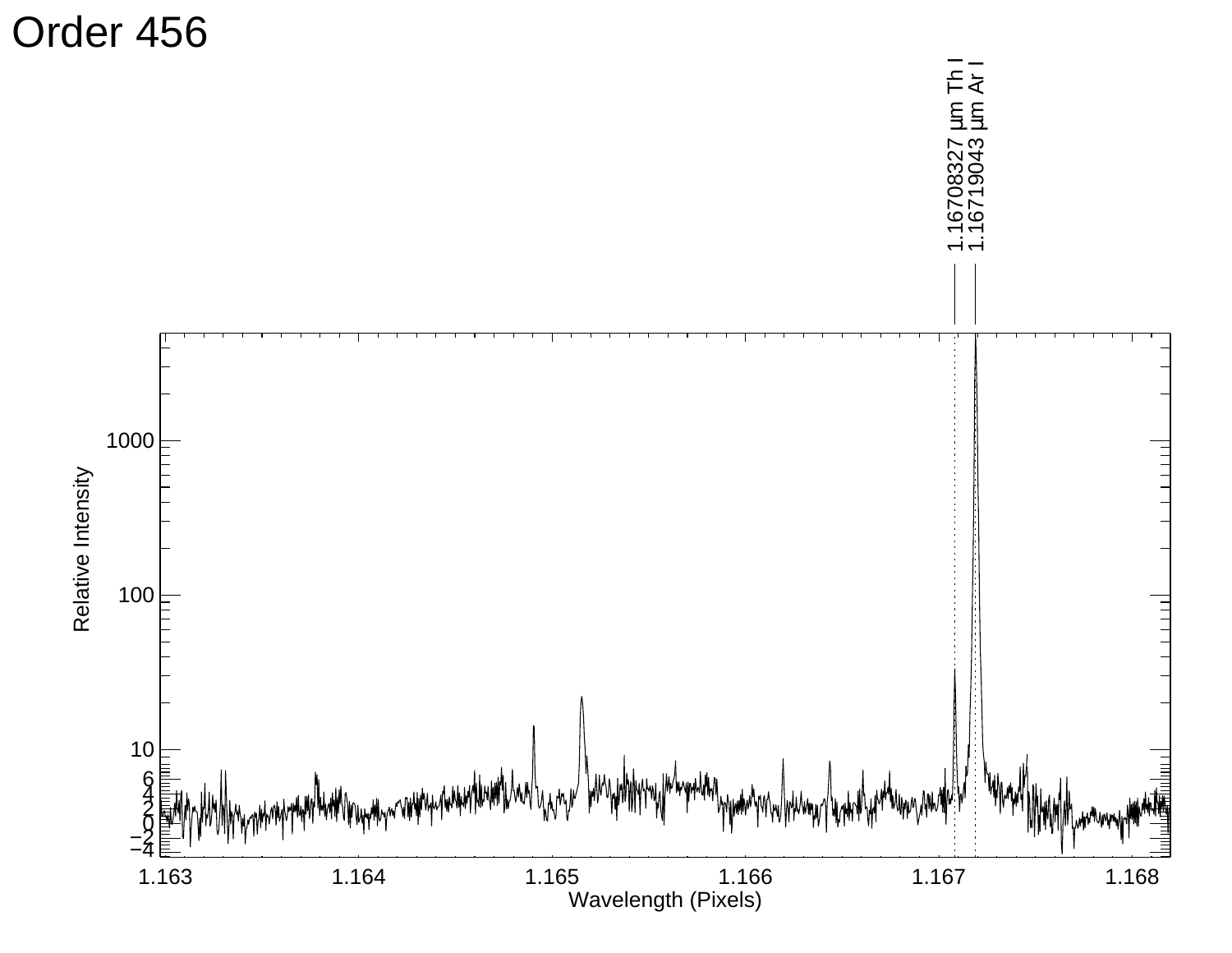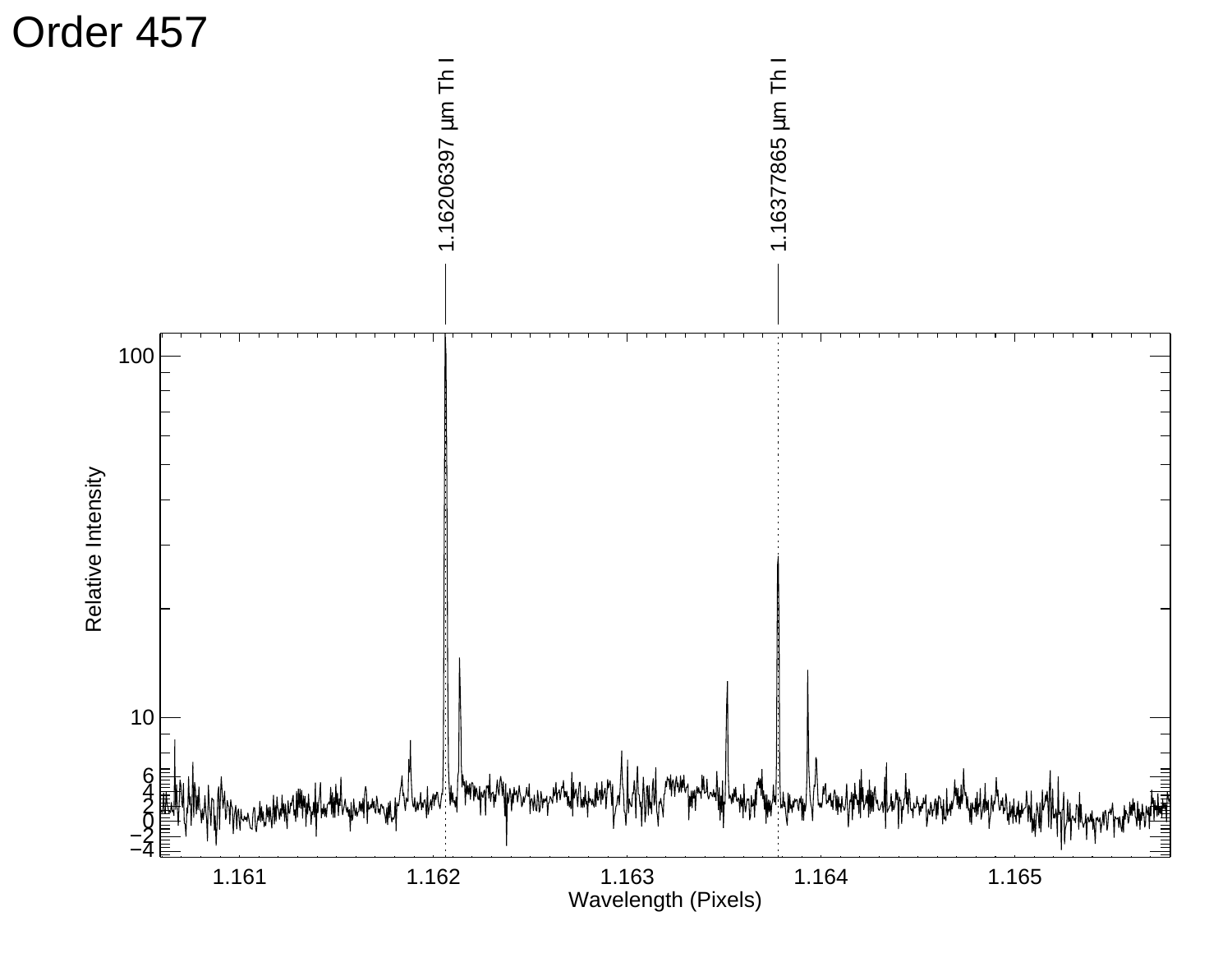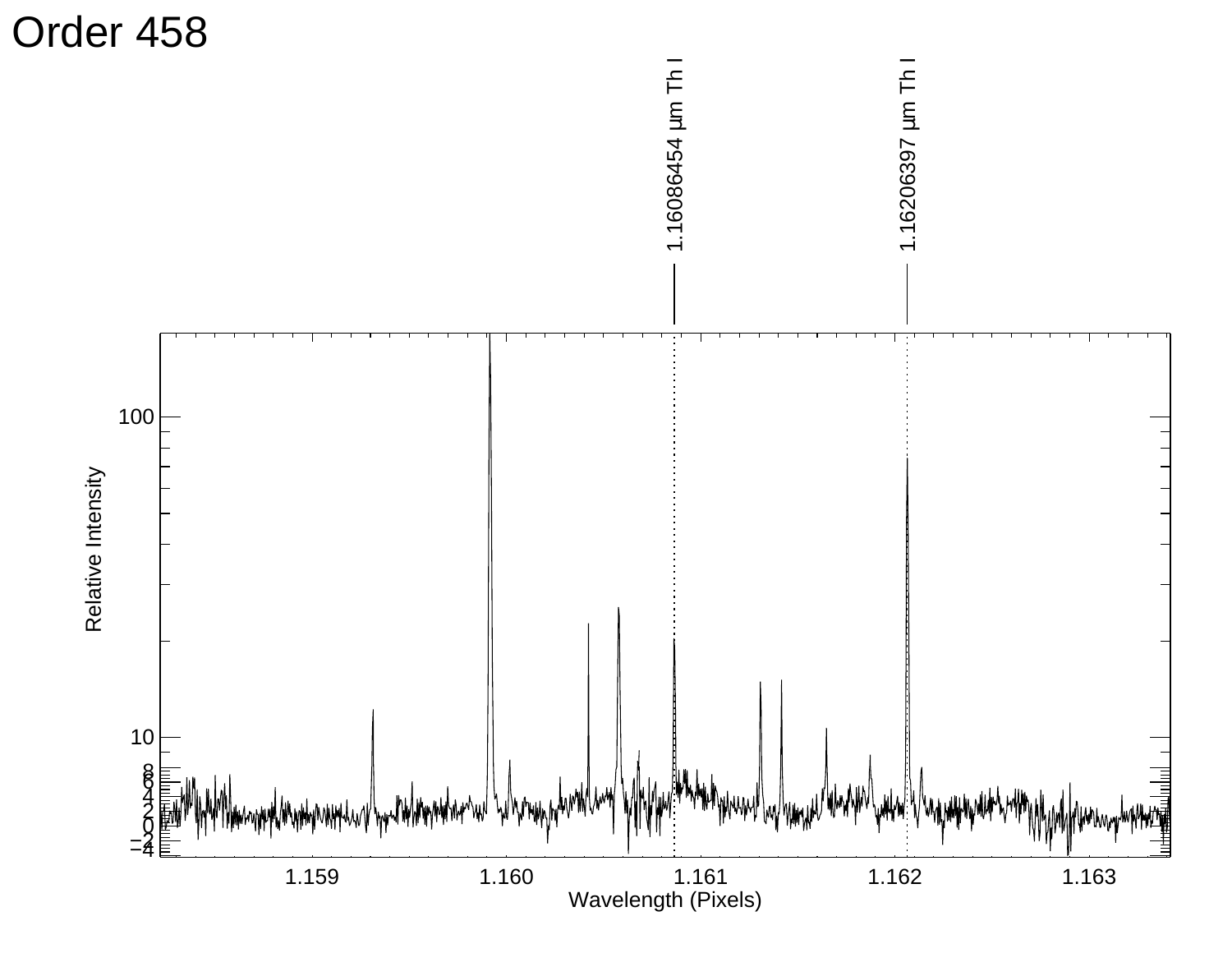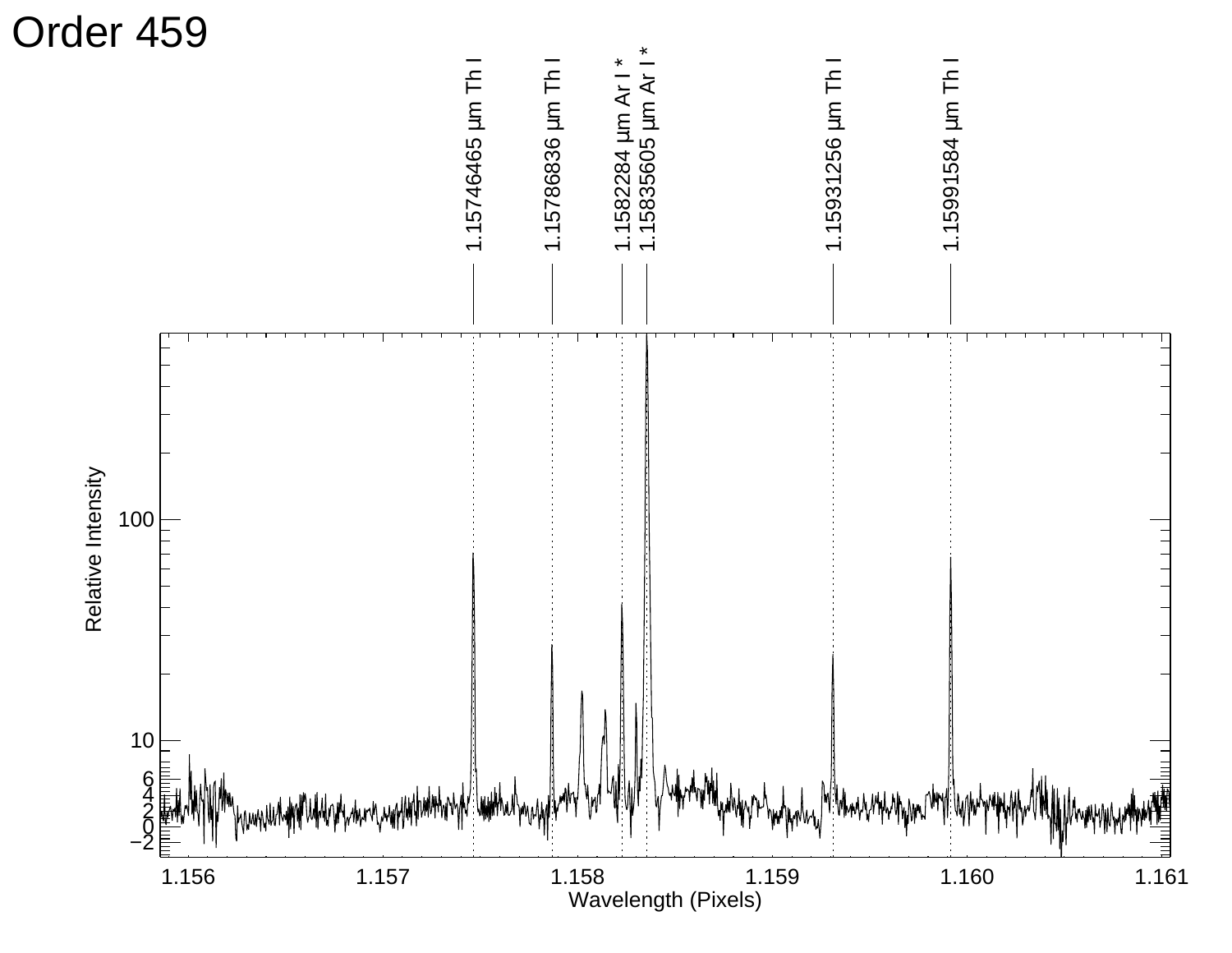Order 460

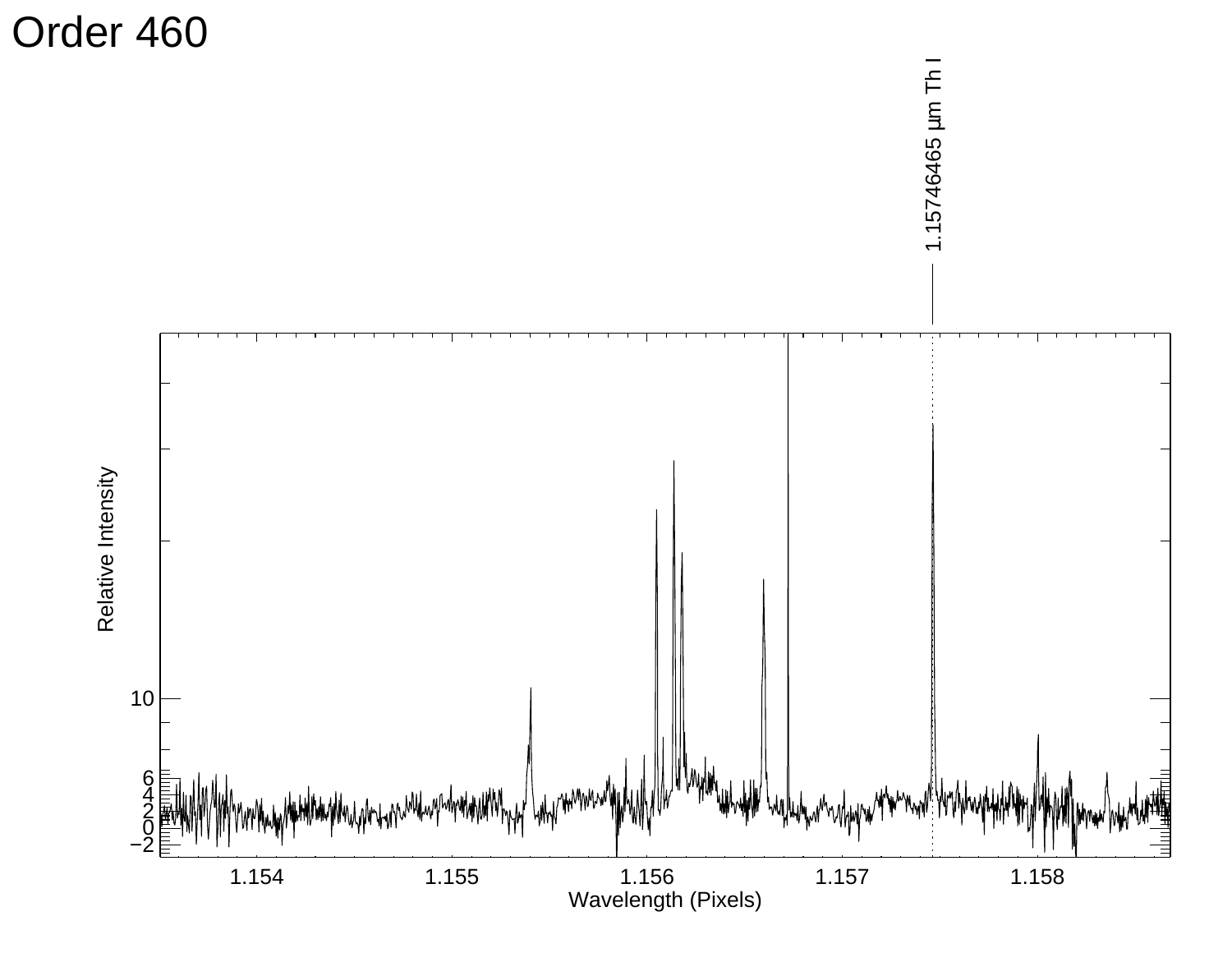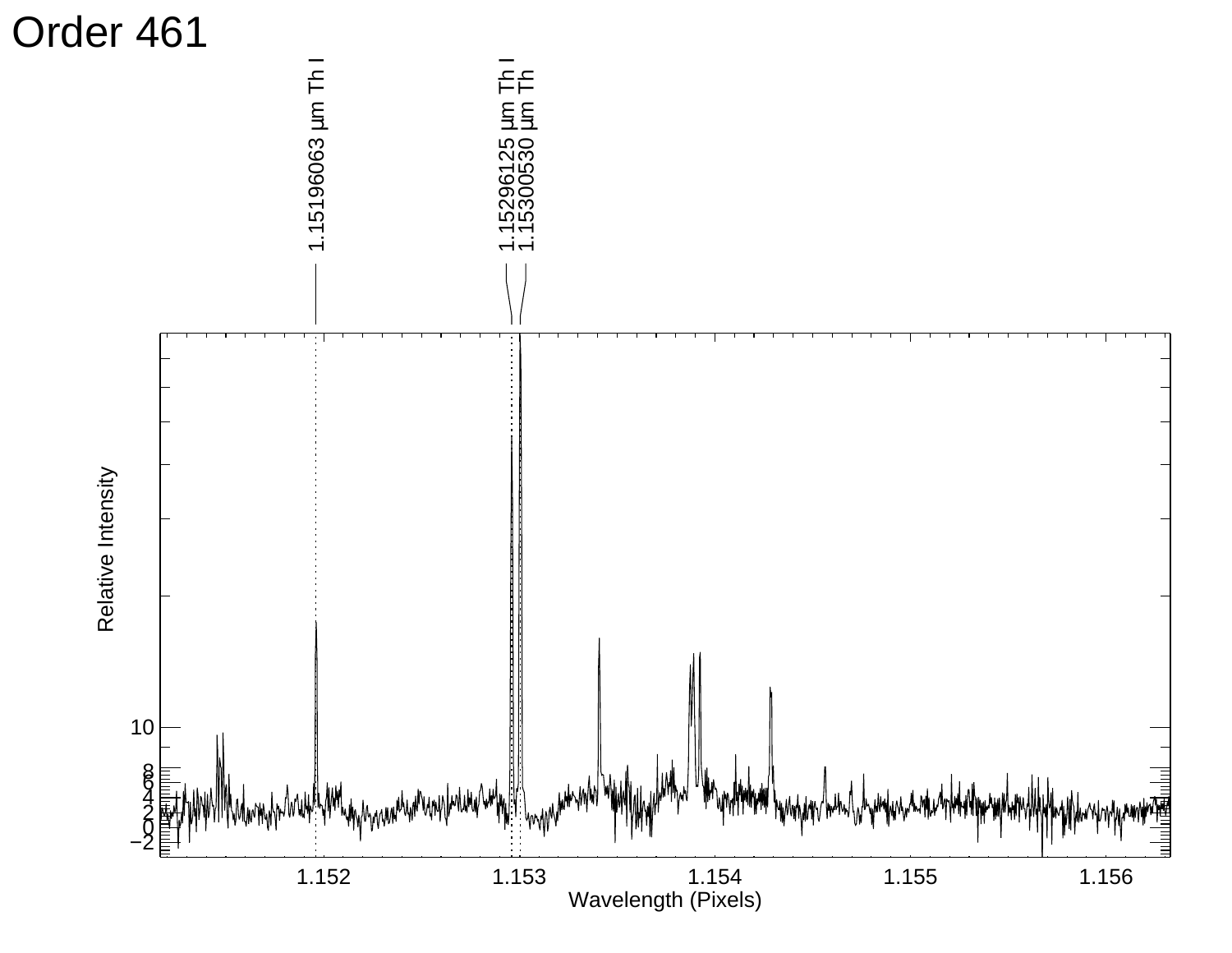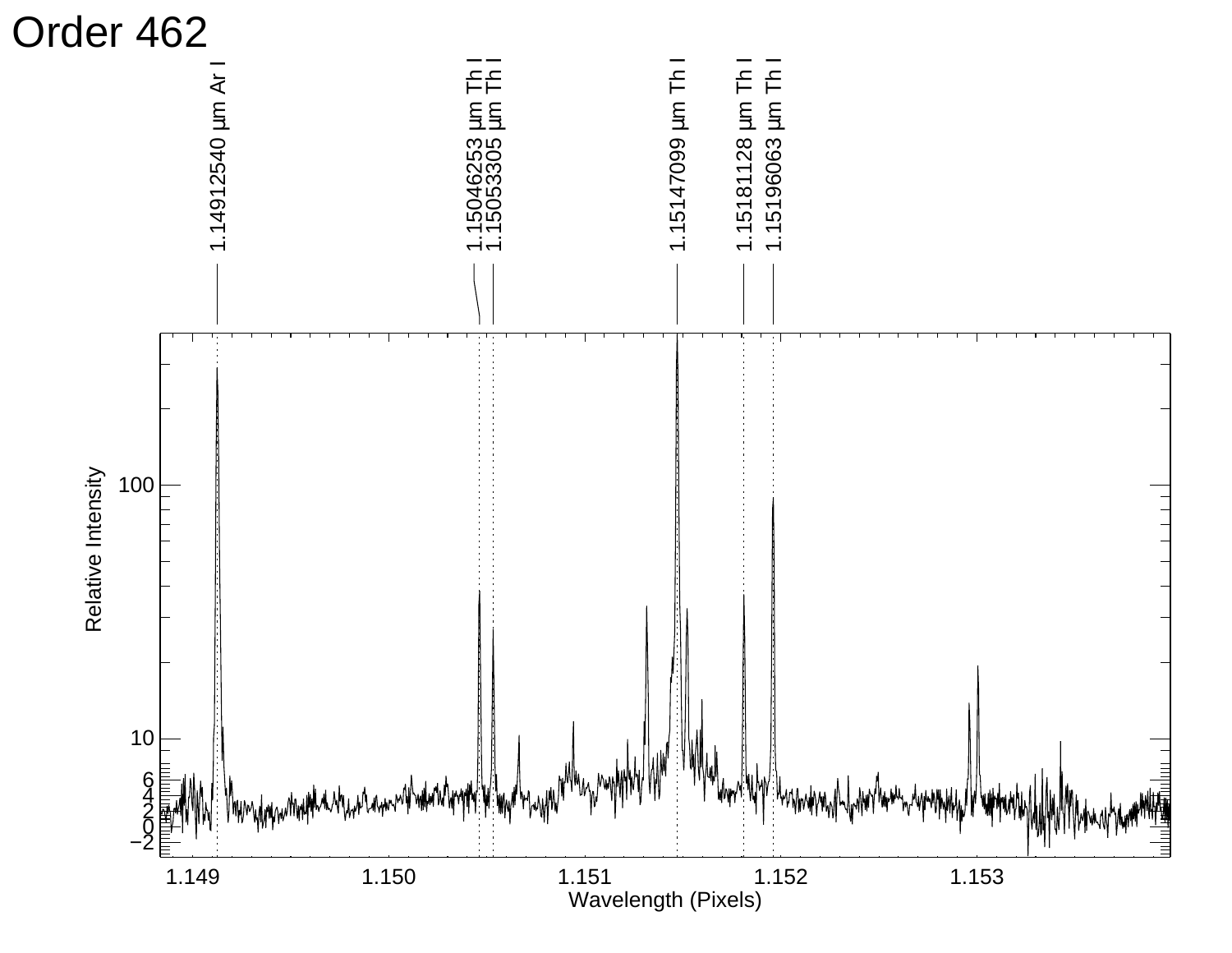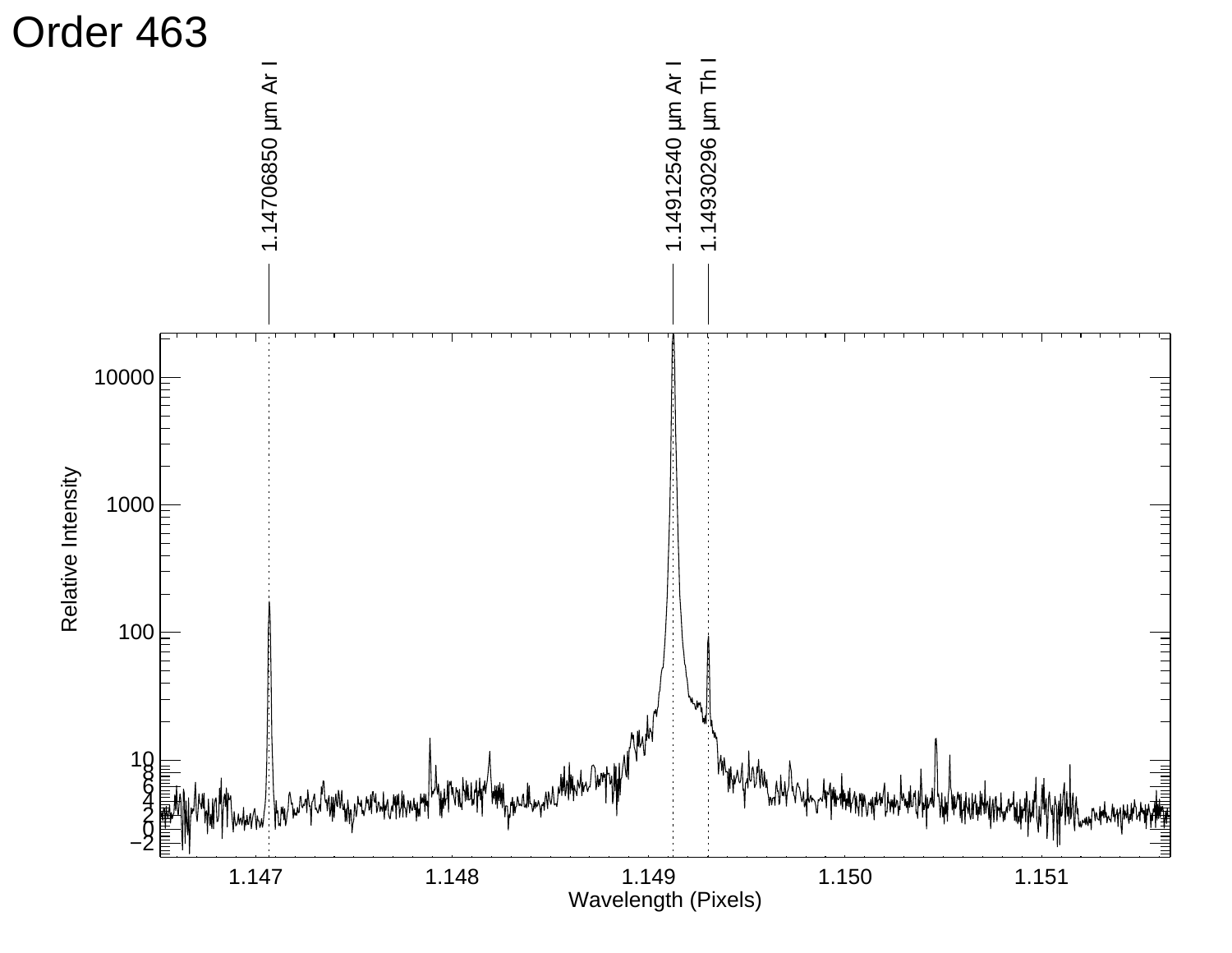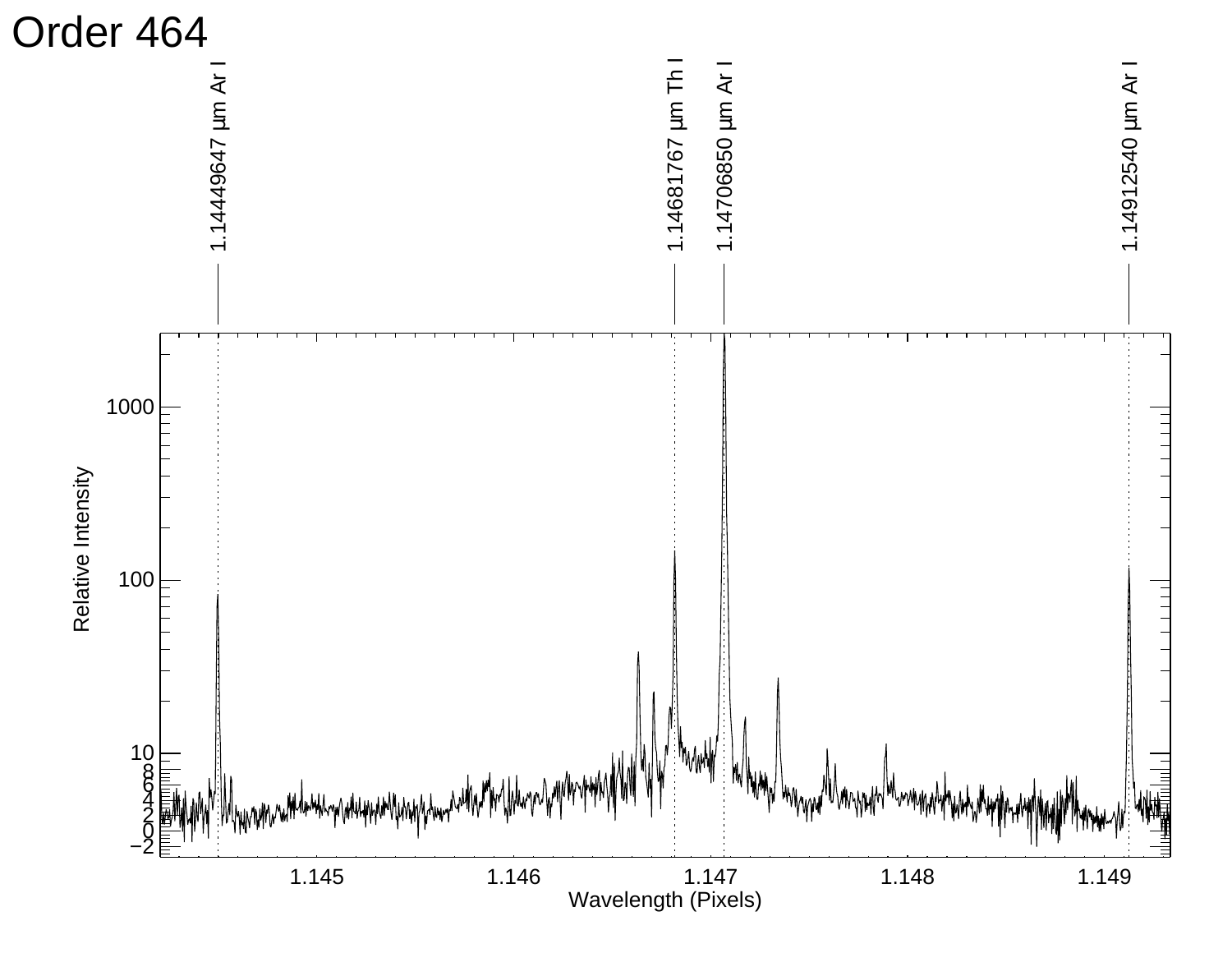![](_page_33_Figure_0.jpeg)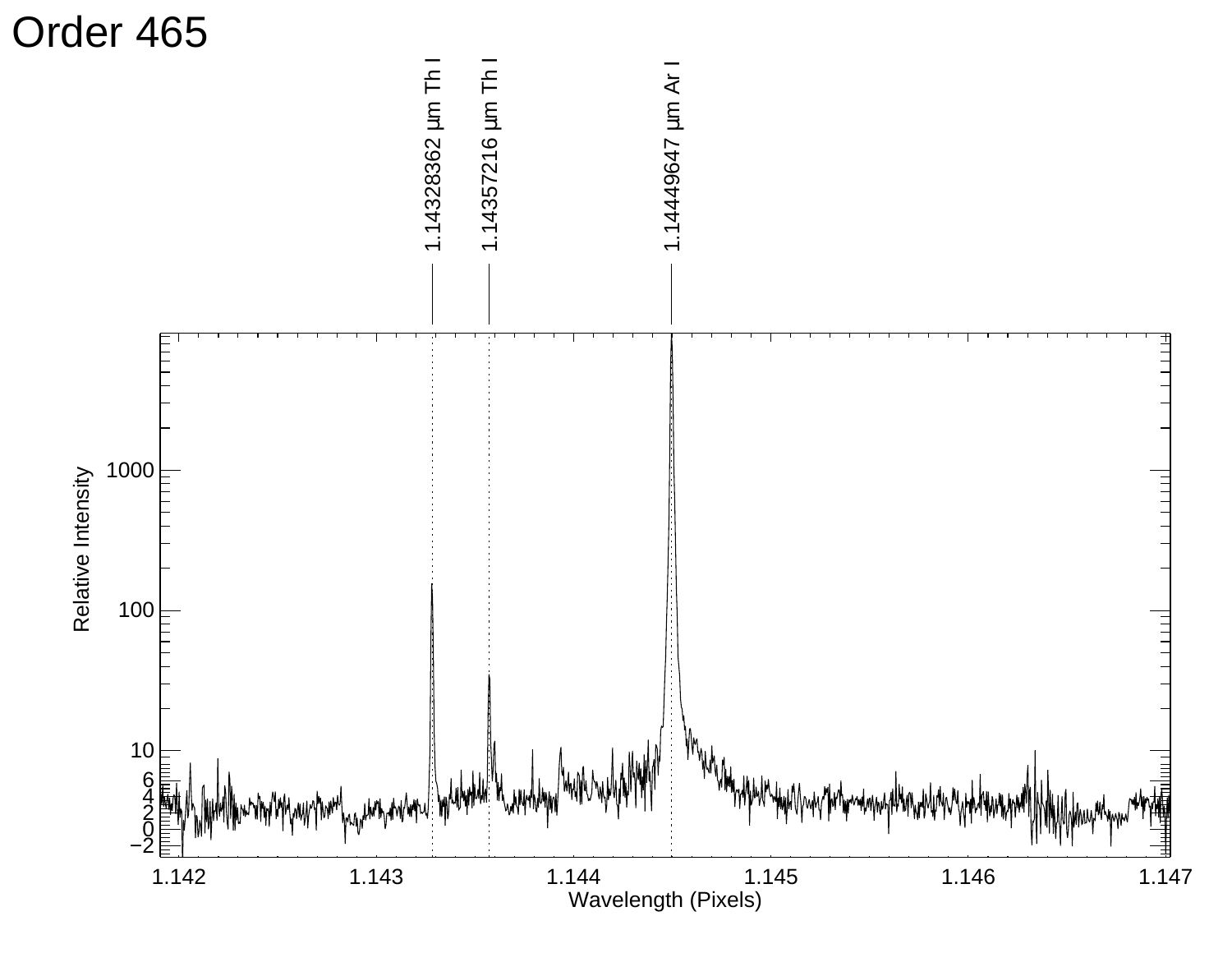![](_page_34_Figure_0.jpeg)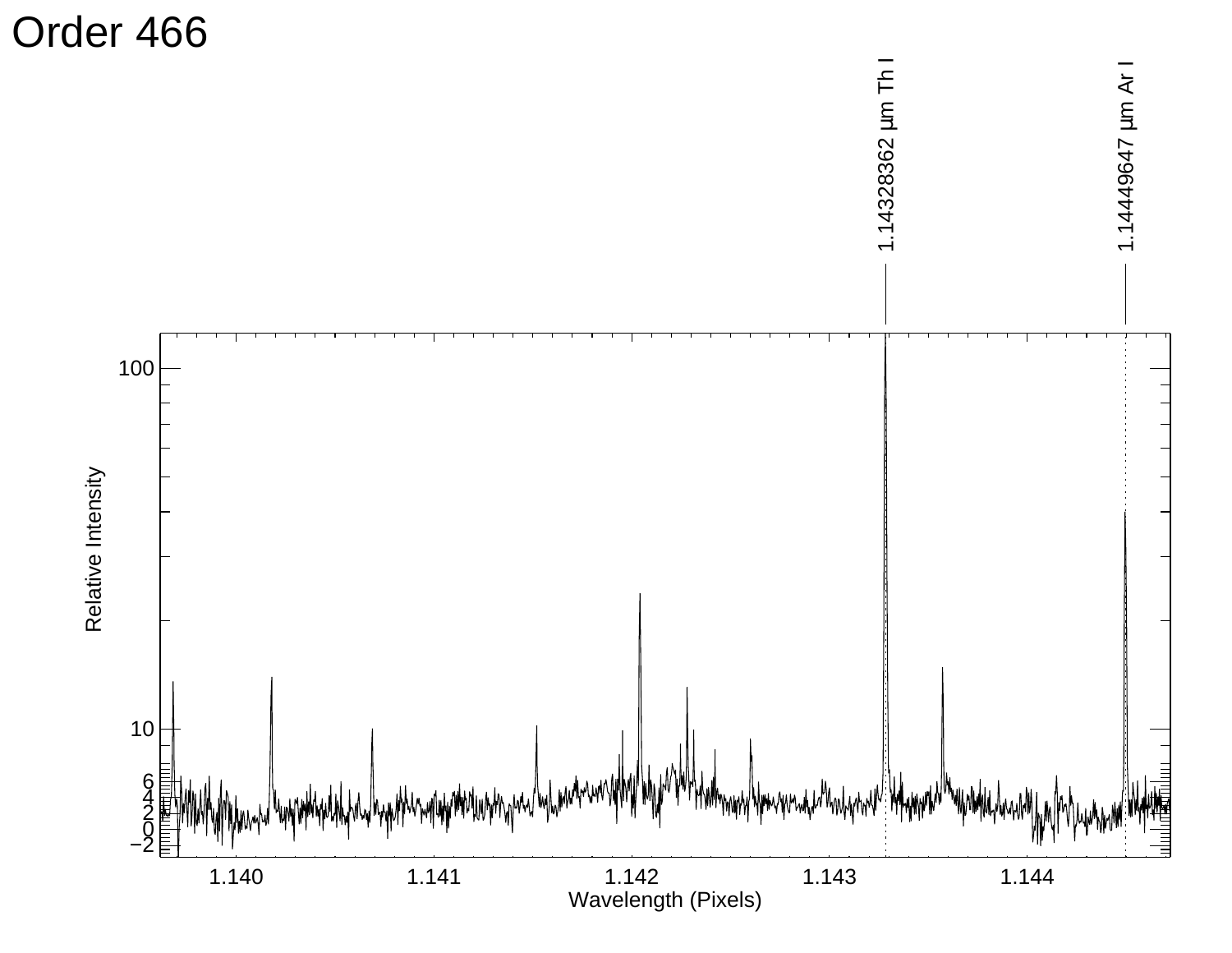![](_page_35_Figure_0.jpeg)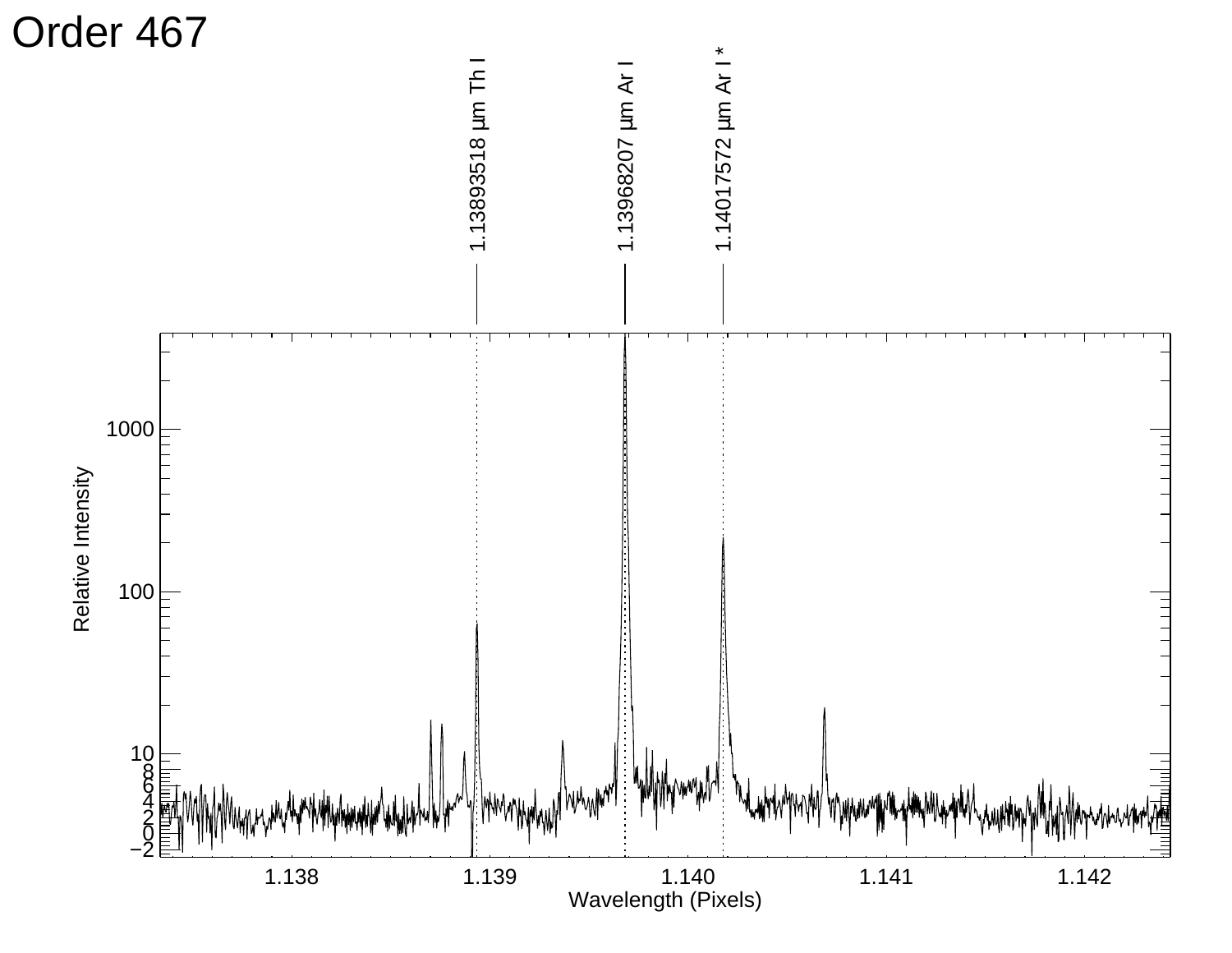![](_page_36_Figure_0.jpeg)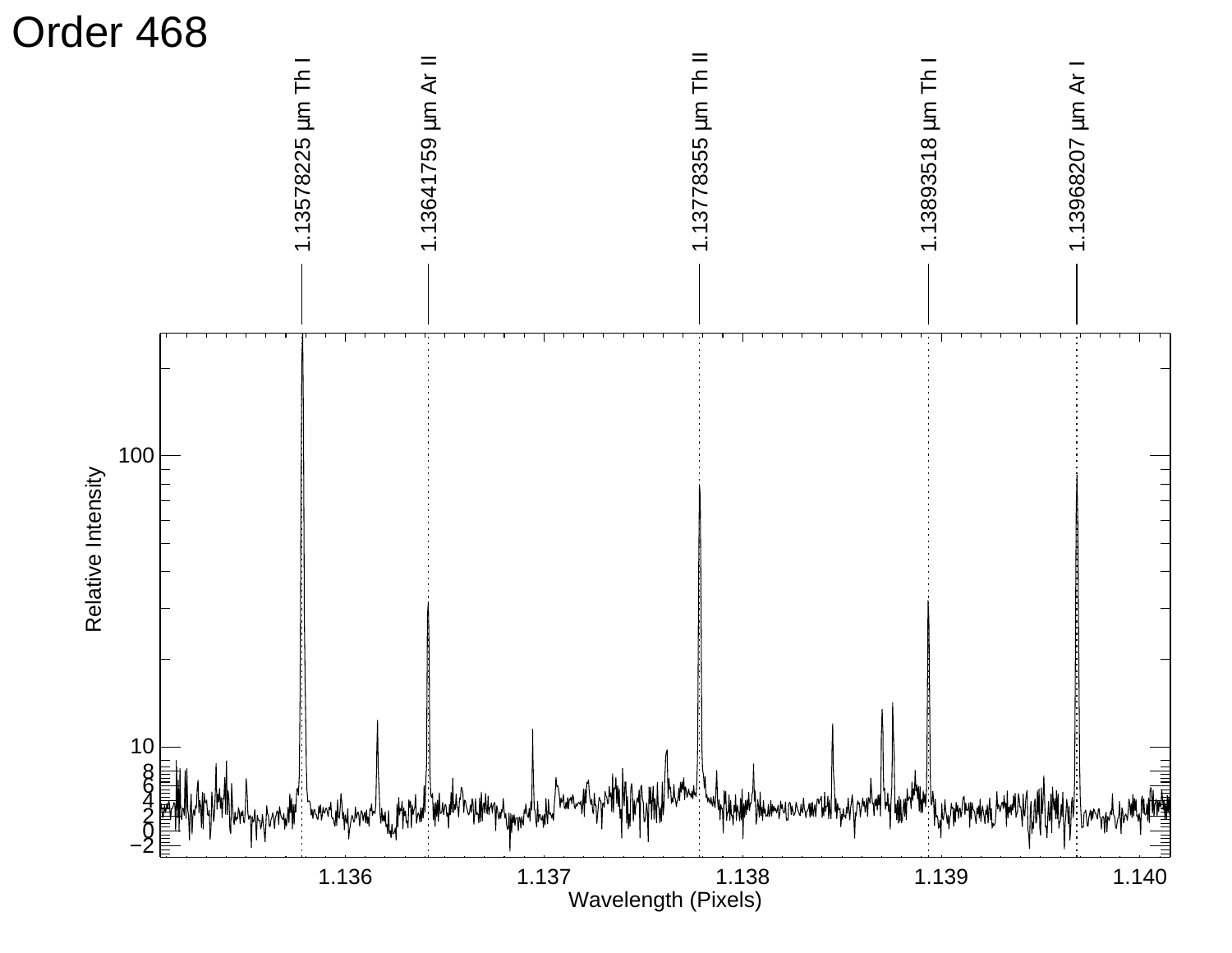![](_page_37_Figure_0.jpeg)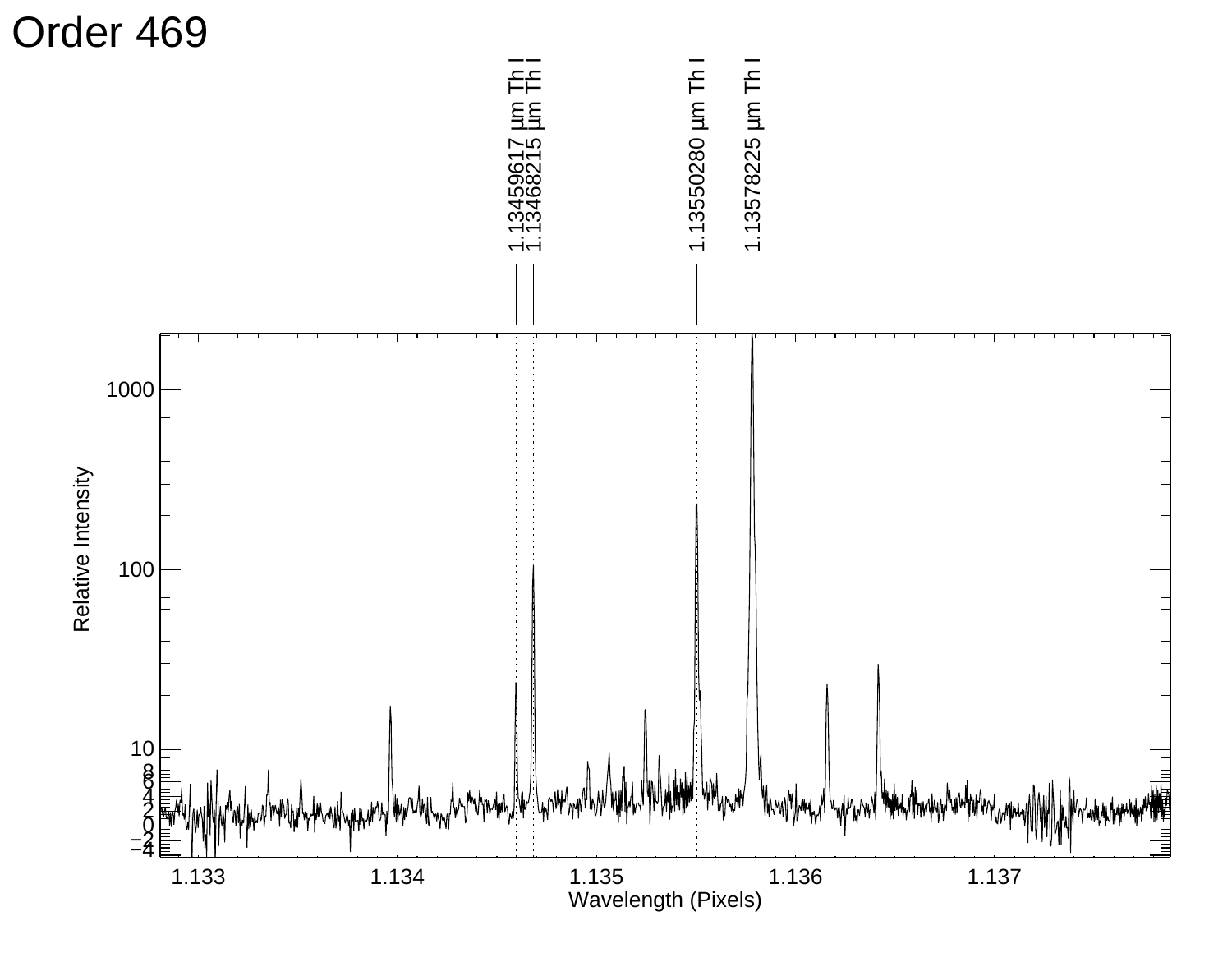![](_page_38_Figure_0.jpeg)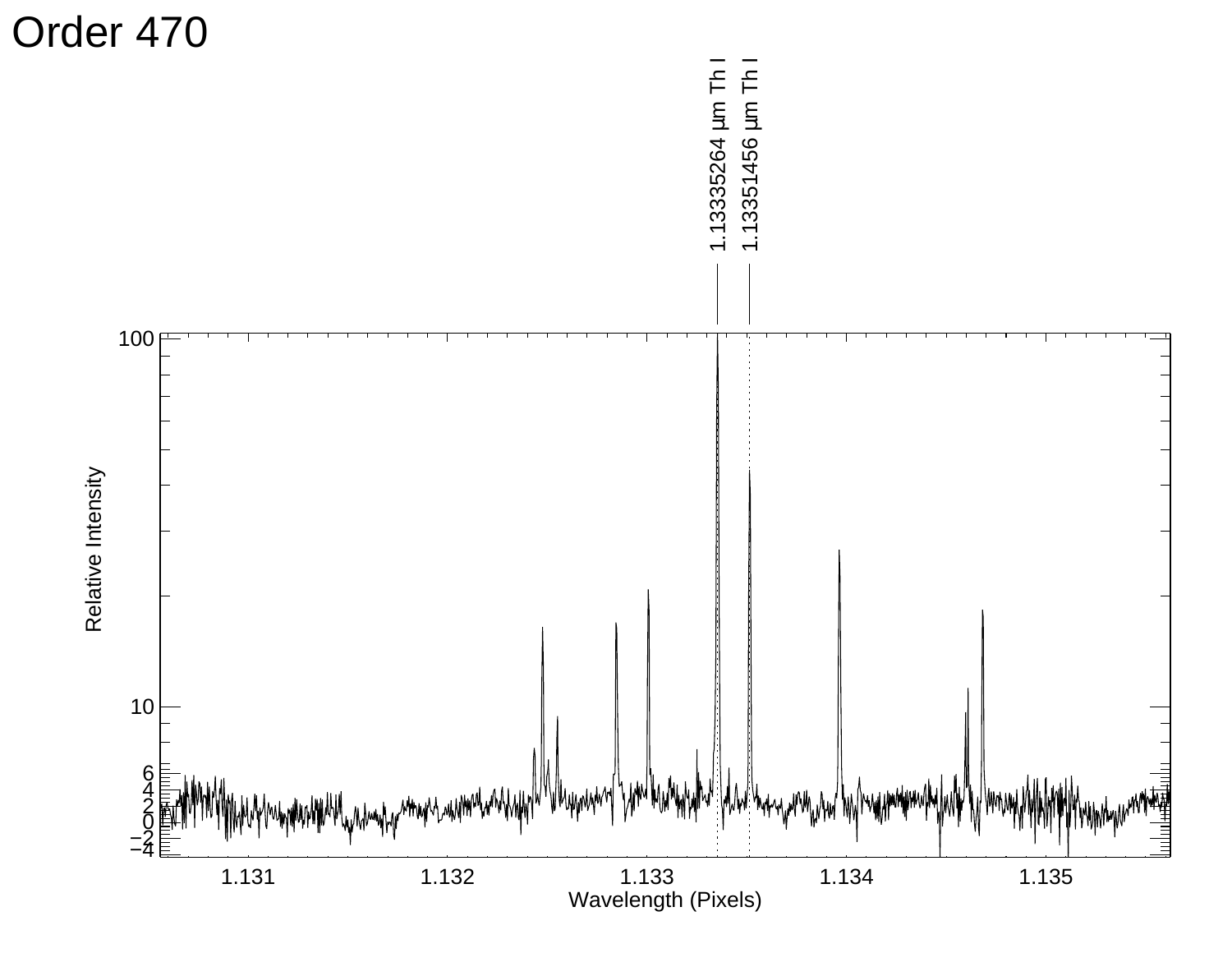![](_page_39_Figure_0.jpeg)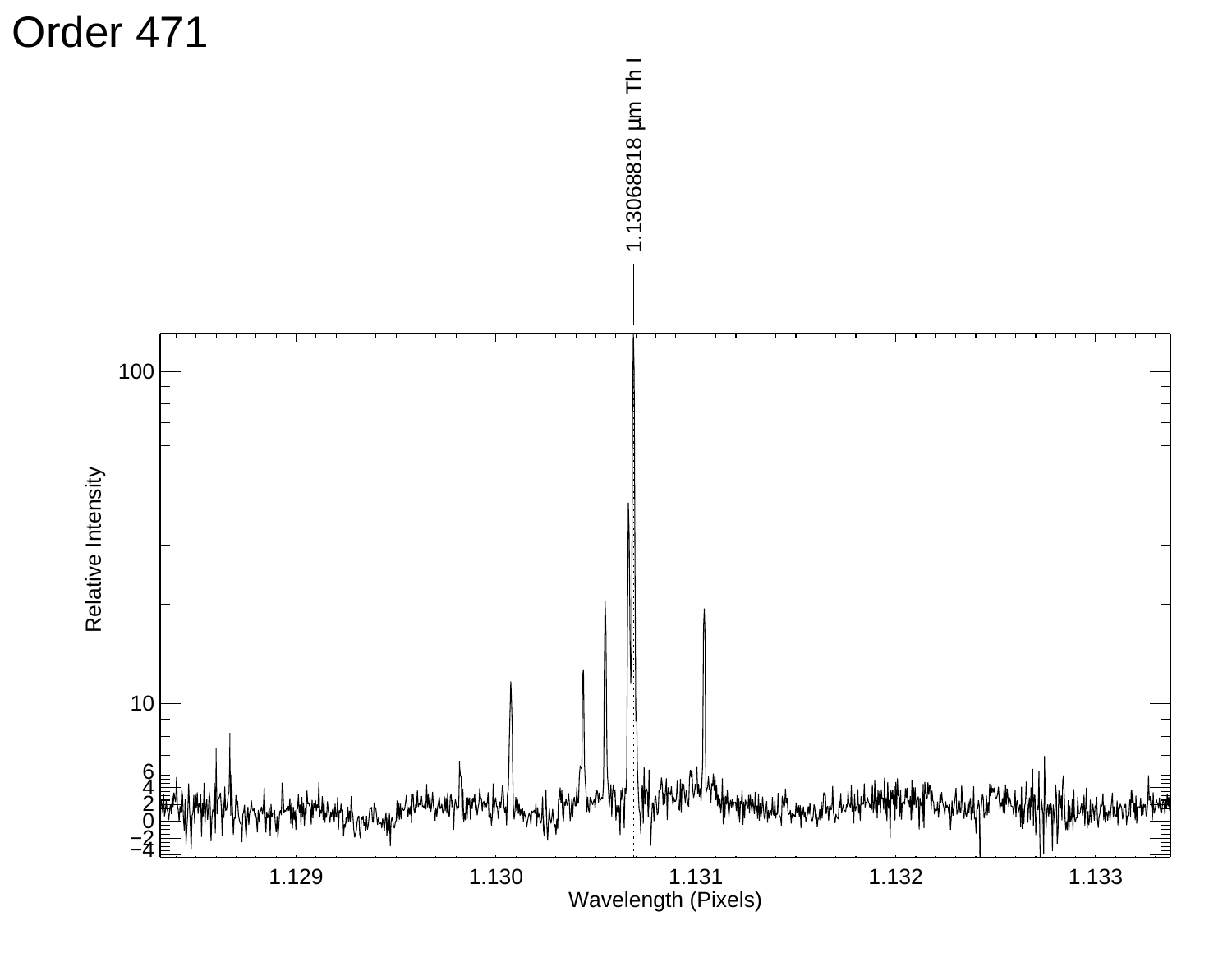![](_page_40_Figure_0.jpeg)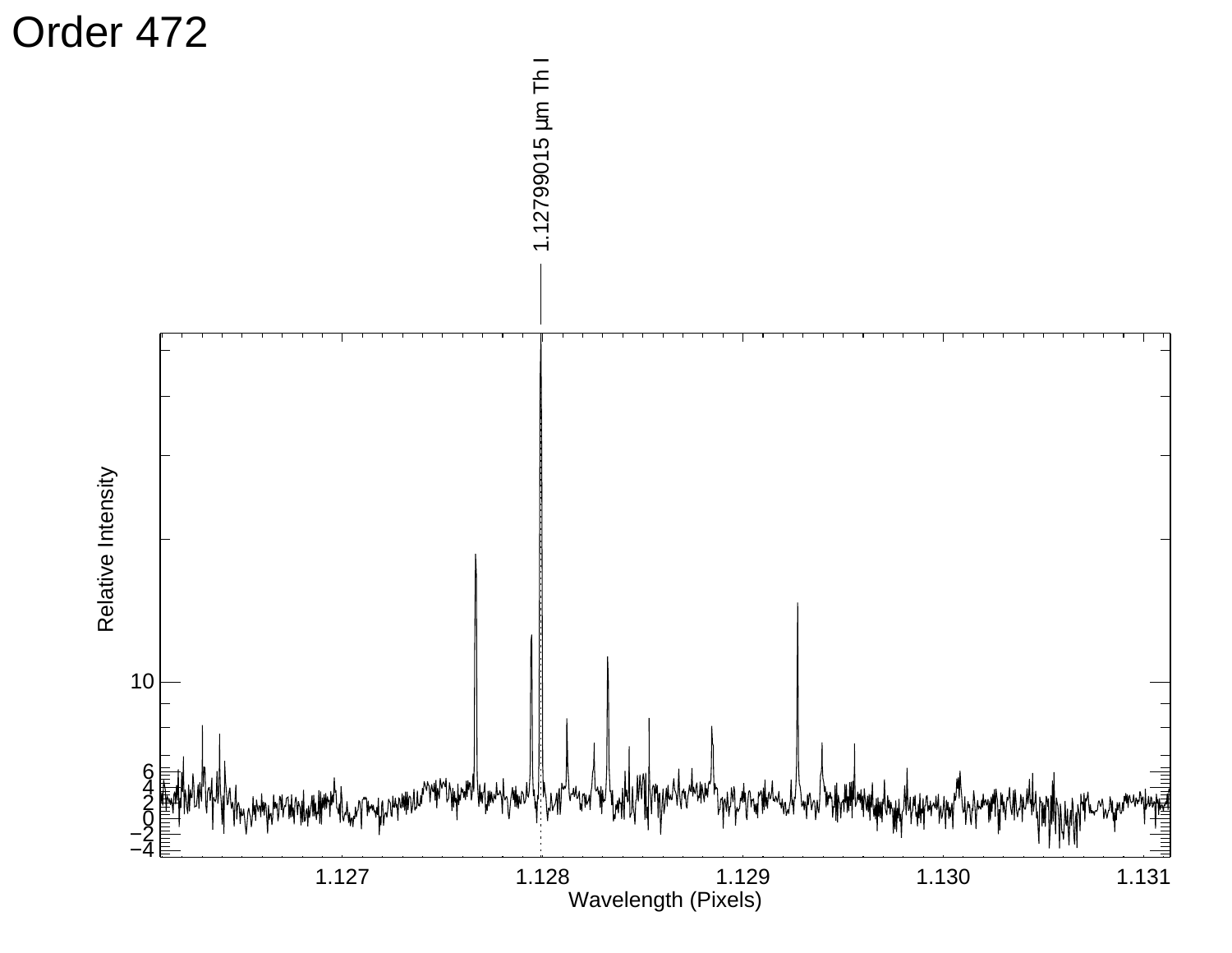![](_page_41_Figure_0.jpeg)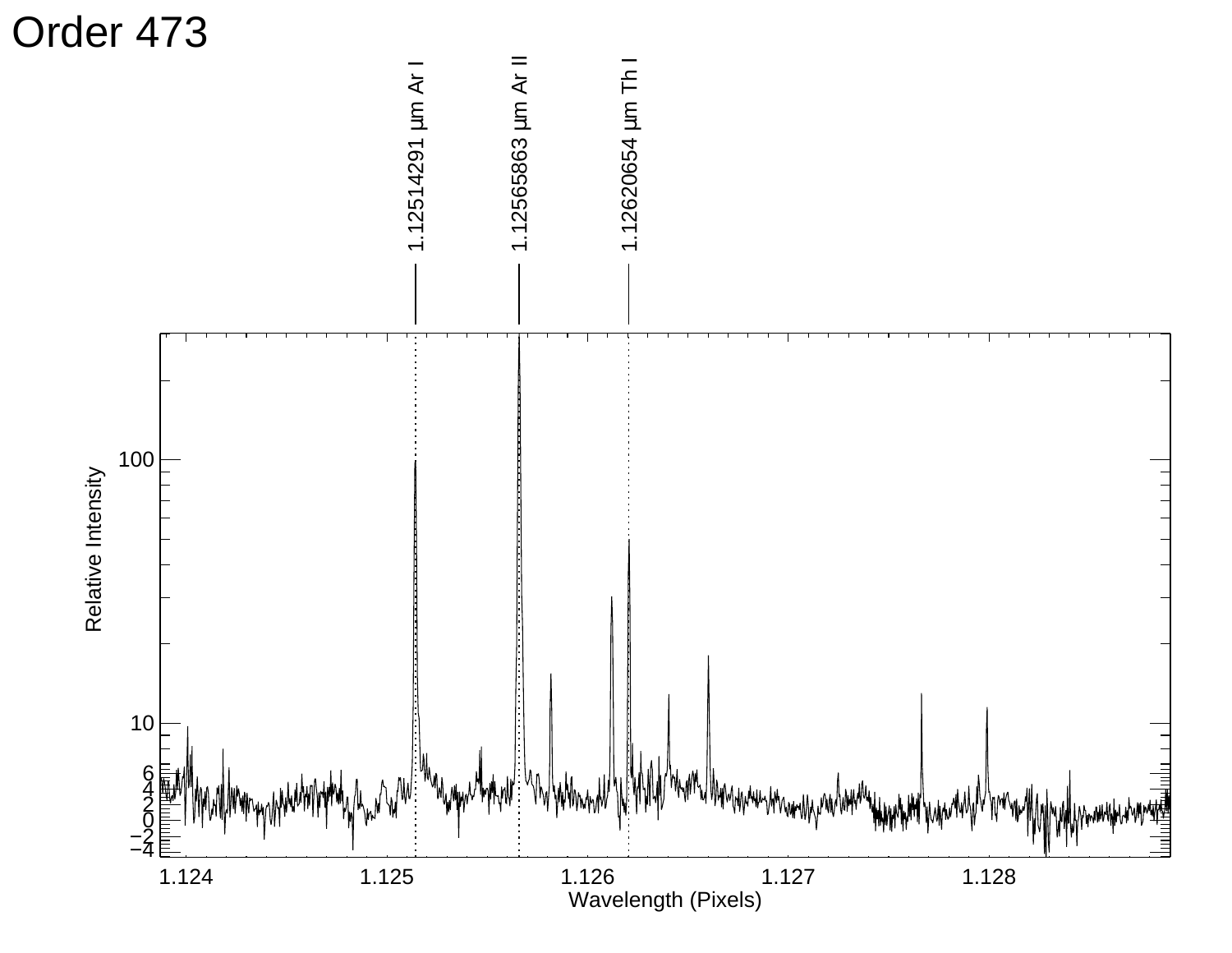![](_page_42_Figure_0.jpeg)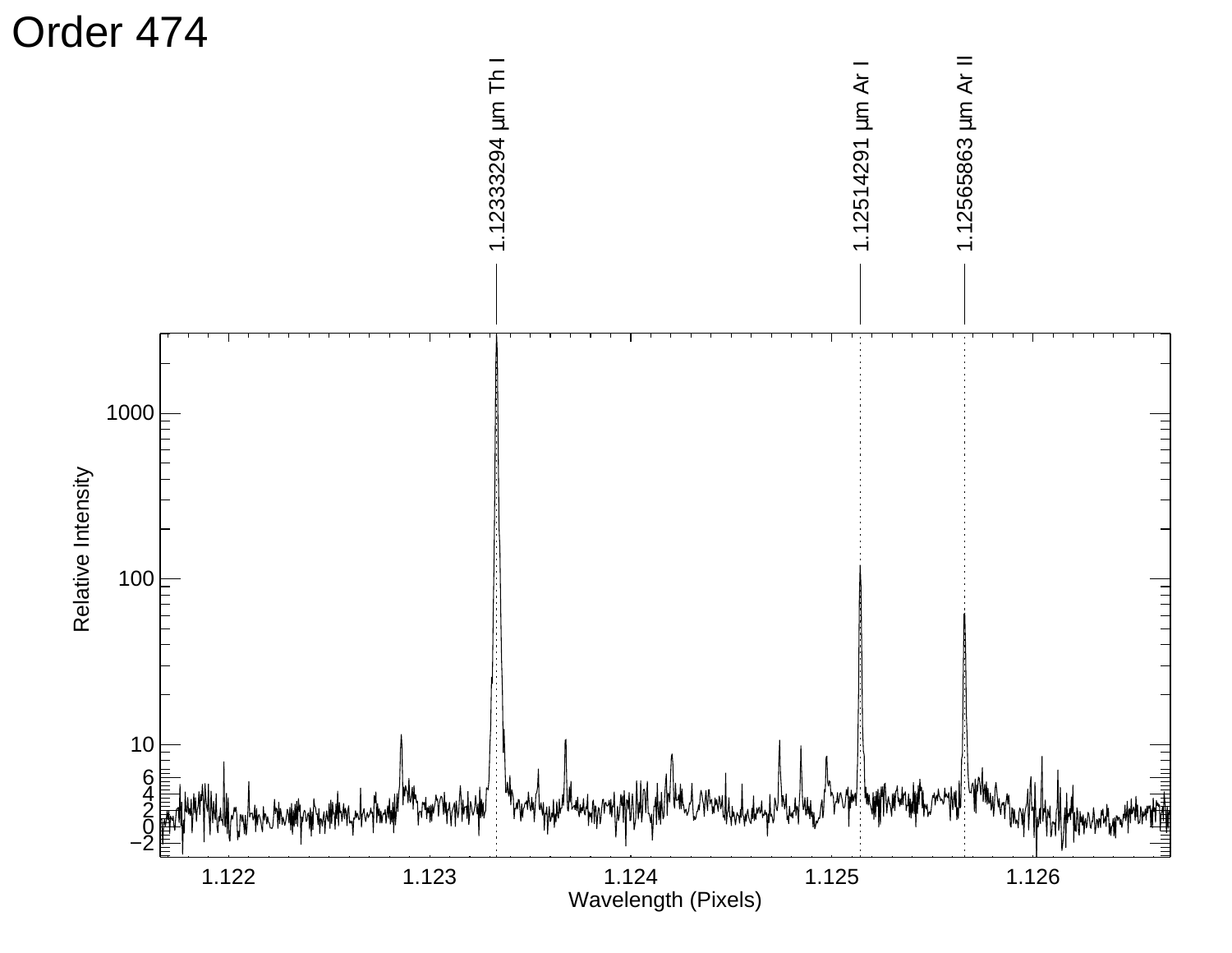![](_page_43_Figure_0.jpeg)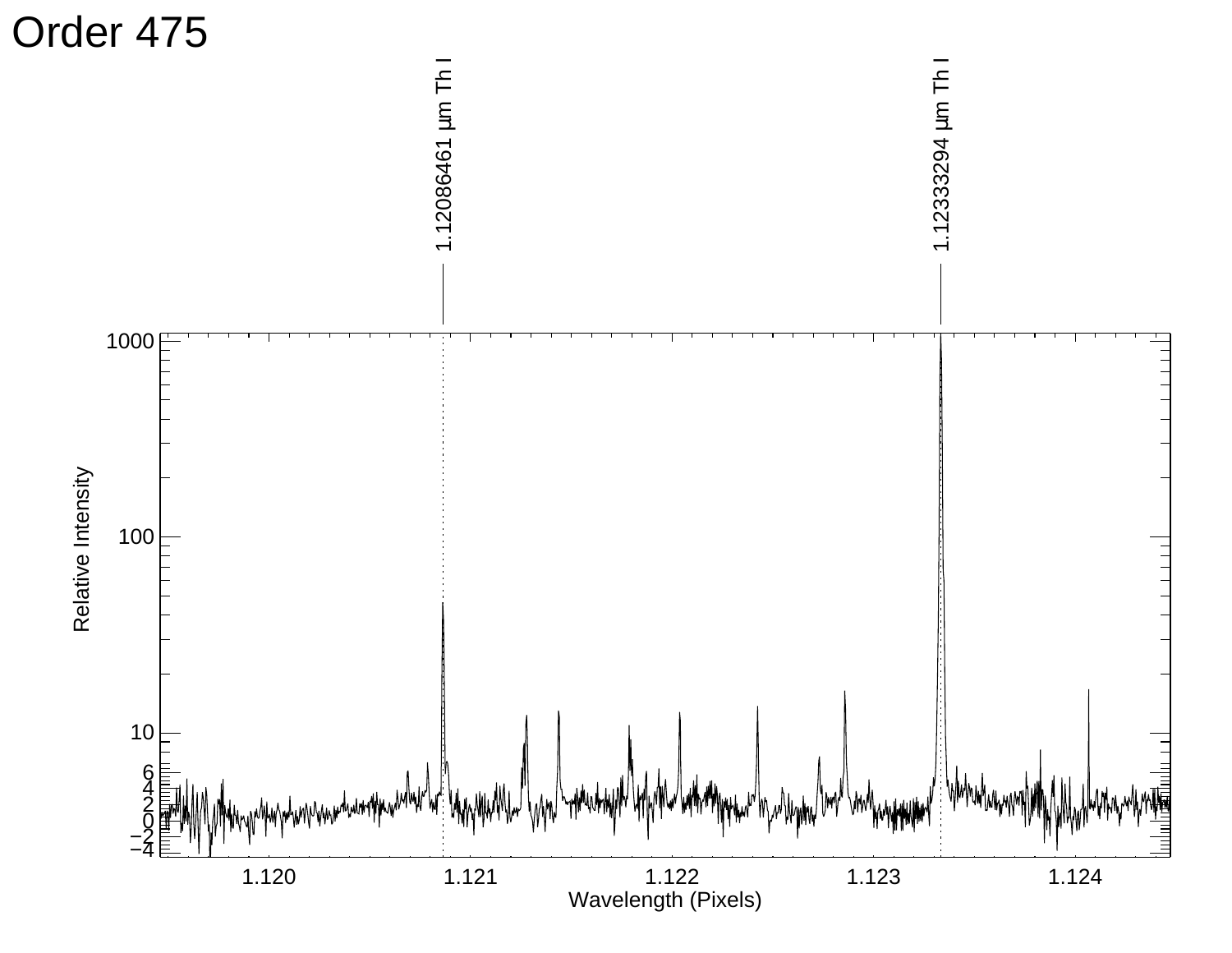![](_page_44_Figure_0.jpeg)